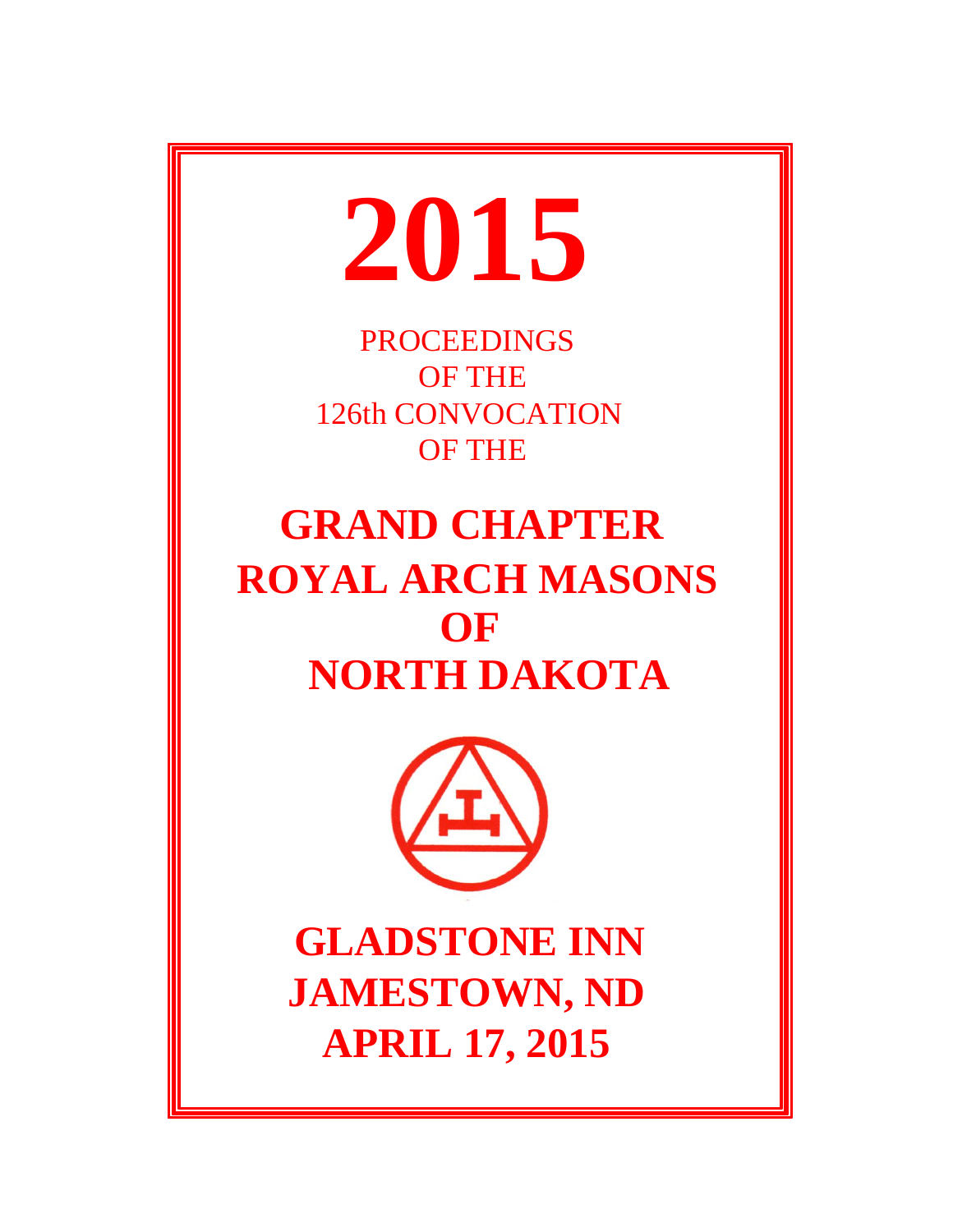# **INDEX**

| Proceedings: | Grand Session Opening, Public Reception & Memorial Service - | $\mathbf{1}$      |
|--------------|--------------------------------------------------------------|-------------------|
|              | Grand Chapter Convocation Opening and Roll Calls -           | $1 - 2$           |
|              | Reception & Remarks from Dignitaries -                       | $2 - 3$           |
|              | PGHP Recognition & Grand Representative Roll Call -          | $3-4$             |
|              | Recognition of Appendant Bodies & Service Award Recipients - | $\overline{4}$    |
|              | Grand Secretary's and Annual Returns Reports -               | 5                 |
|              | Grand Treasurer's Report -                                   | 6                 |
|              | Finance, Budget, and Audit Committee Report -                | 7                 |
|              | <b>Constitution and By-Laws Committee Report-</b>            | 7                 |
|              | Time and Place & RARA Committee Reports -                    | 8                 |
|              | Life Membership & Necrology Committee Reports -              | 9                 |
|              | Long Range Planning Committee Report -                       | 10                |
|              | Grand High Priest's Biography and Address -                  | 11                |
|              | Credentials Committee & Tellers Reports -                    | 12                |
|              | Jurisprudence Committee Report & Closing -                   | 13                |
|              | Picture of 2015-2016 Grand Chapter Officers -                | 14                |
| Appendix:    | Registry of North Dakota Chapters -                          | 15                |
|              | Award Recipients -                                           | 16                |
|              | Past Grand High Priests of ND Grand Chapter -                | $17 - 18$         |
|              | Annual Convocation and Membership Data -                     | 18-19             |
|              | Grand Representatives Information -                          | $20 - 24$         |
|              | Addresses of All Grand Secretaries -                         | $25 - 27$         |
|              | General Grand Officers & Masonic Calendar-                   | 28                |
|              | 2015-2016 Grand Chapter Officers -                           | <b>Back Cover</b> |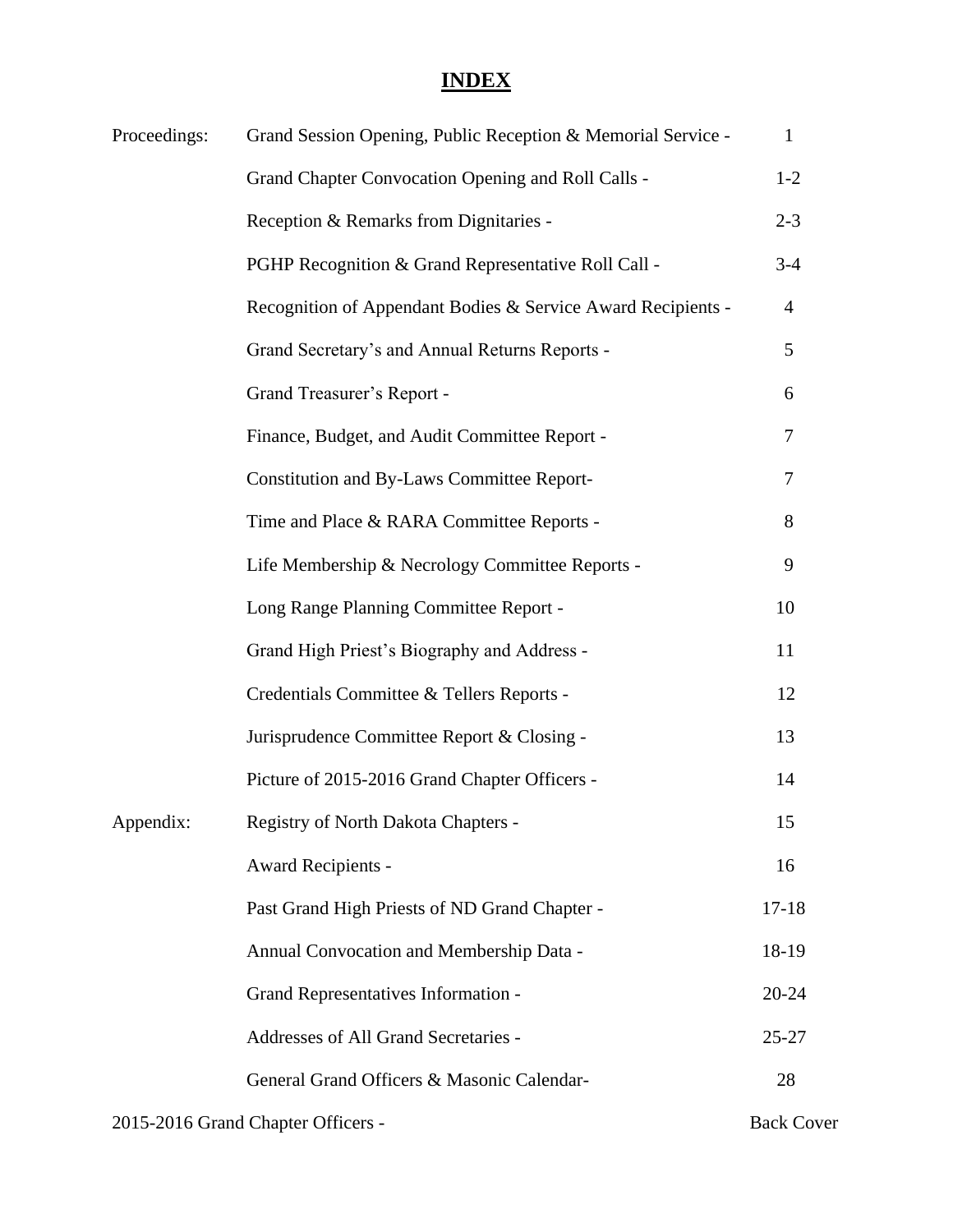#### **2015 PROCEEDINGS**

#### **GRAND CHAPTER ROYAL ARCH MASONS OF NORTH DAKOTA**

Gladstone Inn – Jamestown ND Friday, April 17, 2015

#### **OPENING AND JOINT PUBLIC RECEPTION**

The 2015 North Dakota Combined Grand York Rite Session was opened at 9:00 AM on Friday, April 17th in the Gladstone Inn in Jamestown ND. The opening ceremony included an invocation and a pledge of allegiance. The public reception started with the introduction of all distinguished guests followed by the introduction of the North Dakota Grand Officers.

The following distinguished guests, representing the General Grand Chapter, RAMI and Chapters in sister jurisdictions, were introduced at the Public Reception:

| <b>Arkansas:</b> | Steven Tiner, General Grand Scribe, RAMI, N Little Rock.                              |
|------------------|---------------------------------------------------------------------------------------|
| <b>Iowa:</b>     | Ken Brickman, Grand High Priest, Des Moines.                                          |
| Minnesota:       | Marvin W. Schendel, Grand High Priest, Maple Grove.                                   |
|                  | <b>South Dakota:</b> Bruce Crisman, Grand Sentinel, Rapid City.                       |
| Wisconsin:       | Leland L. Burlison, North Central Deputy General Grand High Priest, RAMI,<br>Oshkosh. |

#### **MEMORIAL SERVICE**

A joint Memorial Service was held following the Public Reception. The Service was conducted by Chapter Grand Chaplain Mark Motis. A list of departed York Rite Knights and Companions was read as part of the Service.

#### **ANNUAL CONVOCATION OPENS**

The One Hundred Twenty-Sixth Annual Convocation of Royal Arch Masons of North Dakota was opened in due form at 1:00 PM on Friday, April 17, 2015 by the Grand Officers.

#### **ROLL CALL OF CONSTITUENT CHAPTERS**

Grand High Priest Cooper directed the Grand Secretary to call the roll of the eight Constituent Chapters in North Dakota. The following six were represented at the Convocation:

| Missouri #1 | Corinthian $#3$ | Keystone #5       |
|-------------|-----------------|-------------------|
| Grafton #9  | Rabboni #24     | North Dakota U.D. |

Grand High Priest Cooper then declared a quorum present and the One Hundred Twenty-Sixth Convocation of the Grand Chapter of Royal Arch Masons of North Dakota was officially opened and charged with the responsibility of completing such business as comes before it, under the usual Masonic restrictions.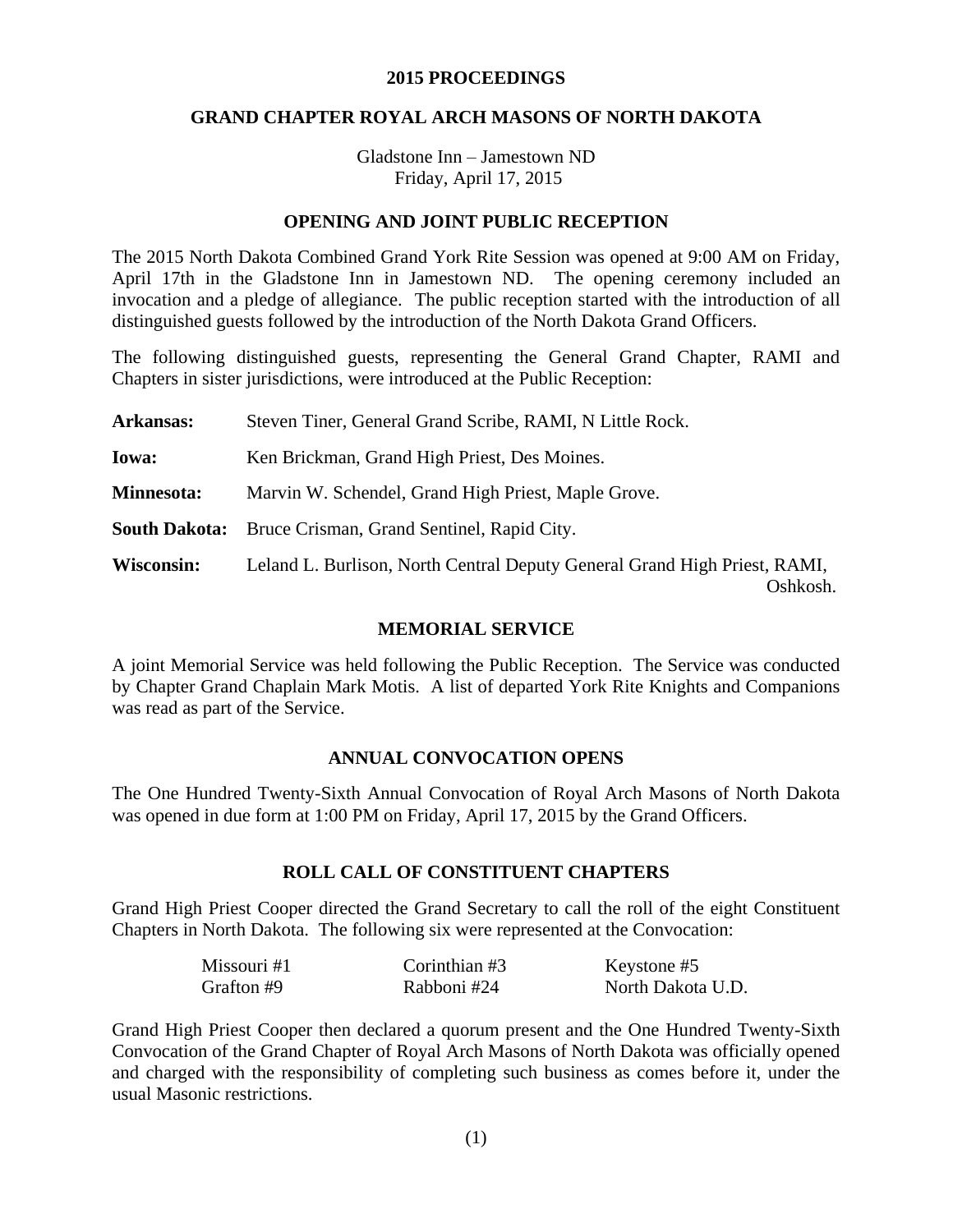#### **ROLL CALL OF GRAND CHAPTER OFFICERS**

Grand High Priest Cooper asked the Secretary to call the roll of Grand Chapter officers. Grand Chapter officers present were as follows:

> Most Excellent Grand High Priest Ronald A. Cooper Right Excellent Grand King Wendel VanWechel Right Excellent Grand Scribe Cory R. Lien Excellent Grand Secretary-Treasurer Pro-tem Chris Christianson Excellent Grand Chaplain Mark J. Motis Excellent Grand Captain of the Host Craig A. Ramsdell Excellent Grand Principal Sojourner Stanley H. Whicker Excellent Grand Master of the First Veil David Bickel Excellent Grand Sentinel George H. Vettel

Grand Royal Arch Captain Michael R. Bakken and Grand Master of the Third Veil George Kwitka were absent due to work commitments and were excused. Grand Master of the Second Veil Ray Hornung has resigned his office.

#### **APPROVAL OF PROCEEDINGS OF 2014 CONVOCATION**

It was moved by Companion Mark Motis and seconded by Companion H. Allen Ohrt that the proceedings of the 125<sup>th</sup> Convocation of the North Dakota Chapter of Royal Arch Masons held last year in Fargo be approved as published and posted on the York Rite web site. **Motion carried.**

# **BALLOT BOX DECLARED OPEN**

Grand High Priest Cooper then declared the ballot box open at 2:00 PM and closed at 2:30 PM. The following nominations for officers were: Wendel VanWechel for Grand High Priest, Craig A. Ramsdell for Grand King, Stanley H. Whicker for Grand Scribe, Chris Christianson for Grand Secretary-Treasurer, Michael R. Bakken for Grand Captain of the Host, David Bickel for Grand Principal Sojourner, and George H. Vettel for Grand Royal Arch Captain.

Grand High Priest Cooper appointed Companions Richard Hansen and Ron Penfold as tellers.

#### **RECEPTION AND REMARKS FROM LELAND L. BURLISON, NORTH CENTRAL DEPUTY GENERAL GRAND HIGH PRIEST, ROYAL ARCH MASONS INTERNATIONAL**

Grand High Priest Cooper introduced Leland L. Burlison, North Central Deputy General Grand High Priest, Royal Arch Masons International.

Companion Burlison was asked to give some remarks and given the Grand Honors of Masonry in closing. He thanked all present for the reception received by he and his Lady – although she was dealing with a broken foot and using a wheelchair. He wished us a productive Grand Sessions.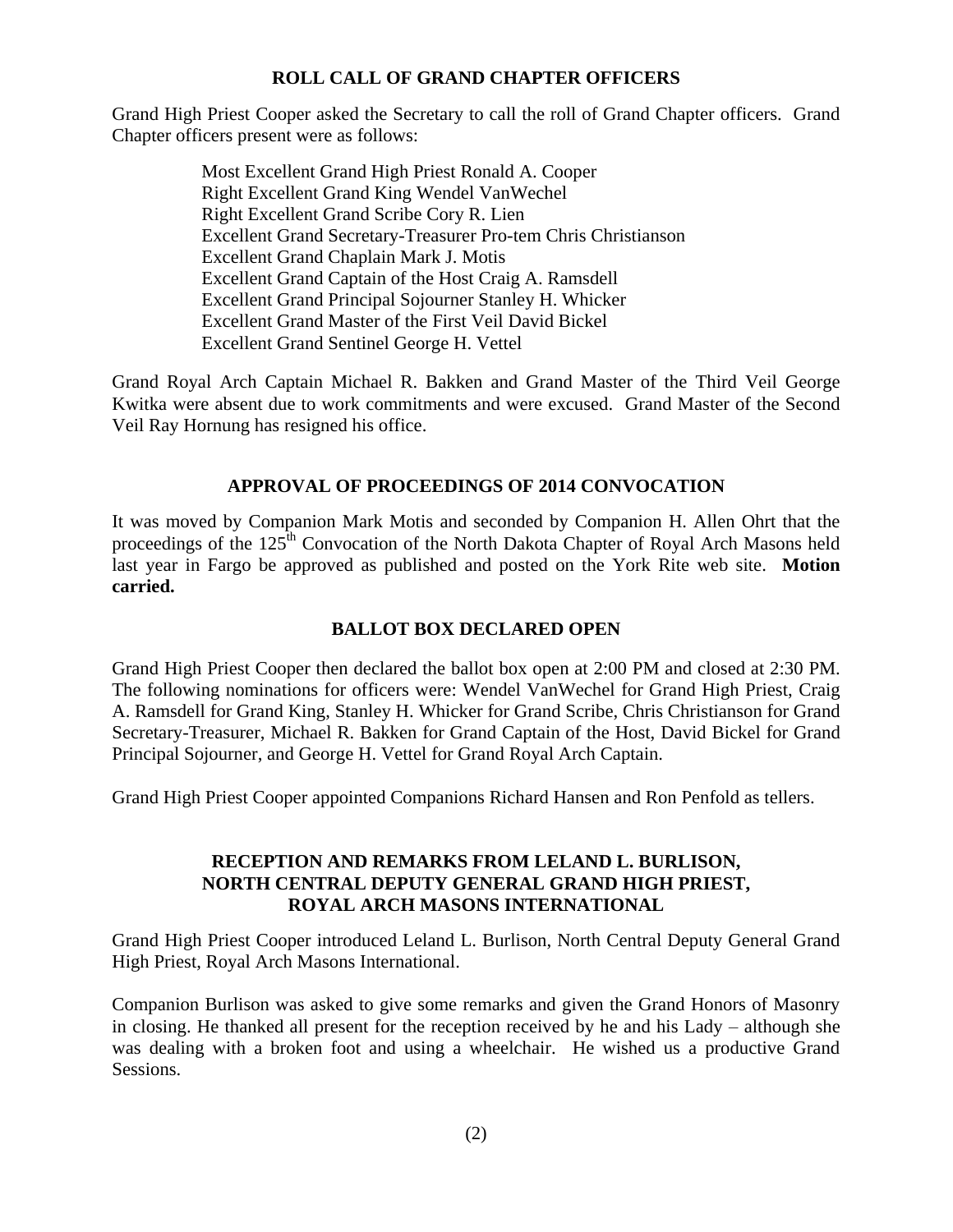#### **RECEPTION AND REMARKS FROM STEVEN G. TINER, GENERAL GRAND KING, ROYAL ARCH MASONS INTERNATIONAL**

Grand High Priest Cooper introduced Steven G. Tiner, General Grand King, and Personal Representative of the General Grand High Priest Louis E. Bartrand, Royal Arch Masons International. Companion Tiner was asked to give some remarks and given a standing ovation and the Grand Honors of Masonry in closing. The following are highlights of his remarks:

- Most Excellent Companion Tiner thanked us for the opportunity to speak. He thanked Companion Kvasager for the airport pickup at 2:30 am.
- He asked for articles to be submitted to the main body of the Chapter magazine, and mentioned the monthly electronic version.
- He encouraged us to attend the North Central meetings in Sioux Falls in October.
- He encouraged us to participate in the RARA Gift for Gift program.
- He encouraged us to look into the organ music CDs (\$150), the Autism Speaks presentation, and the four-volume History (\$100).
- He also encouraged us to take advantage of the new Ritual judging program, with only 12 points needed to earn a nice jewel.

## **RECEPTION AND REMARKS FROM DAVID BICKEL, GRAND MASTER OF NORTH DAKOTA GRAND MASONIC LODGE, A.F. & A.M.**

Grand High Priest Cooper introduced Brother/Companion David Bickel, Most Worshipful Grand Master of the Grand Masonic Lodge of North Dakota, A.F.& A.M. Bickel was asked to give some remarks and was given the Grand Honors of Masonry in closing. The following are highlights of his remarks:

- Companion and Most Worshipful Brother Bickel spoke about the need to develop a sense of continuity in our programs, not only in the Grand Lodge, but also the appendant bodies.
- He encouraged a return to the basics Brotherly Love, Relief, and Truth; not just reciting it, but Living it.
- He asked us to realize how much Masonic information is on the internet, and encouraged us to be familiar with the more useful information, and help others to find it.
- He asked that we remember that we ARE that 'Band of Brothers', and that we support one another in our search for enlightenment.

# **RECOGNITION OF PAST GRAND HIGH PRIESTS**

Grand High Priest Cooper asked all Past Grand High Priests of North Dakota to assemble at the altar. The following were present and given a round of applause and the Grand Honors of Masonry:

| H. Allen Ohrt $(5)$         | 1993 |
|-----------------------------|------|
| Donald J. Laschkewitsch (1) | 1994 |
| Chris Christianson (5)      | 2003 |
| Charles P. Beeber (5)       | 2005 |
| Richard D. Hansen (1)       | 2011 |
| Lon W. Kvasager (3)         | 2012 |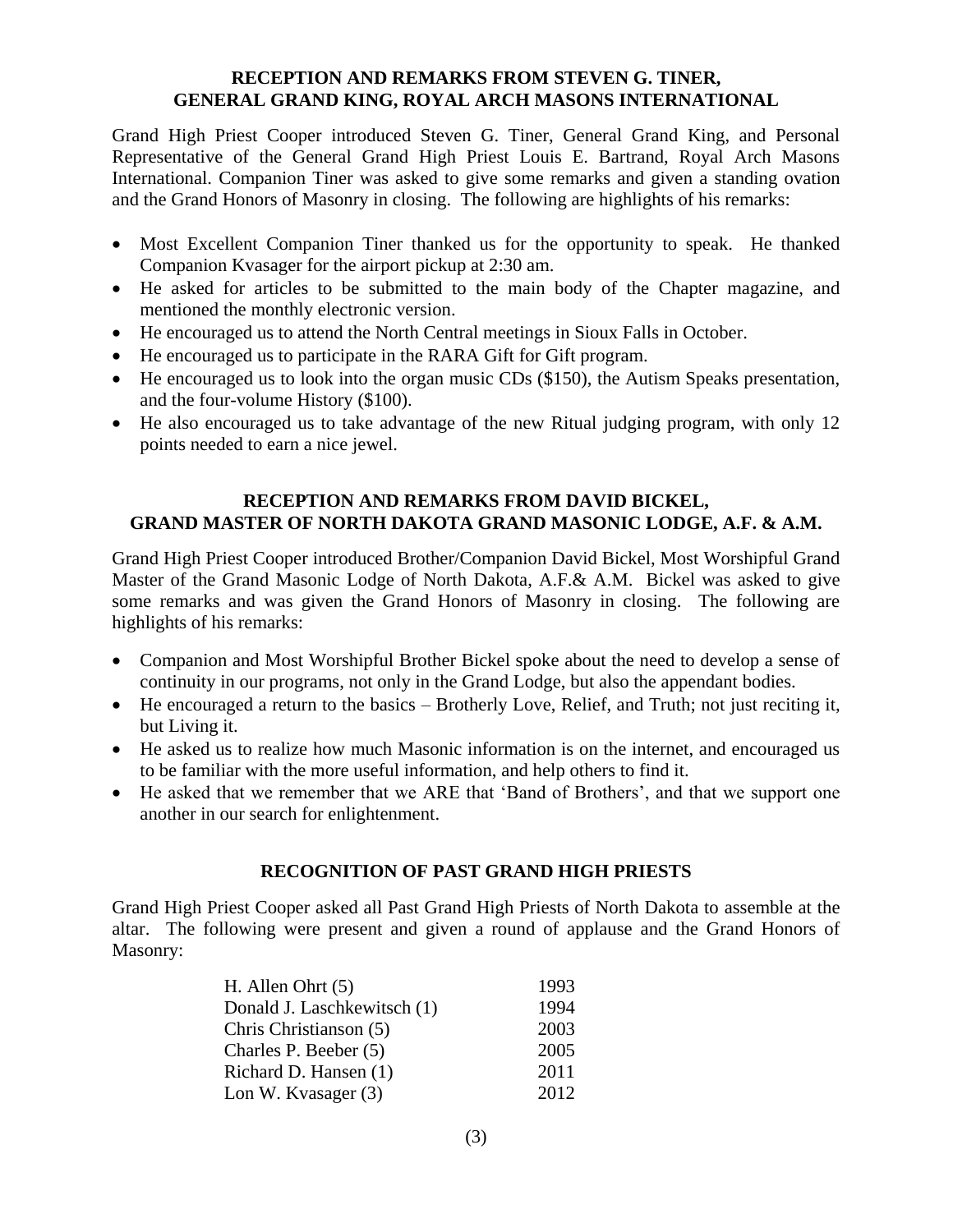#### **ROLL CALL OF GRAND REPRESENTATIVES**

The Grand Secretary was then asked to call the roll of Grand Representatives. Grand High Priest Cooper asked the Grand Representatives to stand in place when their name was called and if they had correspondence, come to the Altar. The following Grand Representatives were present and were given a round of applause:

Mark J. Motis, Colorado Charles P. Beeber, Texas & France Cory R. Lien, Delaware Ronald A. Cooper, West Virginia Richard D. Hansen, Georgia H. Allen Ohrt, Newfoundland, Labrador, Donald J. Laschkewitsch, Illinois Nova Scotia and Prince Edward Island Ted Bolte, Iowa **Adam E. Fedler**, Ouebec John K. Grubb, Kansas Lon W. Kvasager, Greece Donavan J. Eck, Maryland Charles E. Selberg, India Ronald L. Penfold, Massachusetts Chris Christianson, Mexico George H. Vettel, Missouri David U. Collins, New South Wales & Craig A. Ramsdell, New Mexico Wendel A. VanWechel, Portugal David Bickel, New York Stanley H. Whicker, Victoria

Merle L. Huhner, Nebraska & New Jersey Australian Capital Territory

#### **RECOGNITION OF MEMBERS OF APPENDANT BODIES**

The members and chief officers of the following appendant bodies were then recognized:

Red Cross of Constantine – Jeffrey Nelson, North Dakota Intendant General. Merle Huhner, Puissant Sovereign, St. Felix Conclave #56. York Rite Colleges – Jeffrey Nelson, North Dakota Grand Governor: Tim Dawson, Governor, Mandan College #191, Mandan ND. Ron Cooper, Governor, Wild Prairie Rose College #56, Fargo ND. Allied Masonic Degrees: George Kwitka, Sovereign Master, Capitol Council #226. Wendel VanWechel, Sovereign Master, Red River Council #193

#### **RECOGNITION OF GENERAL GRAND DISTINGUISHED SERVICE AWARD RECIPIENTS**

Grand High Priest Cooper then asked those North Dakota members who have received General Grand Chapter Distinguished Service Awards to assemble at the altar. The following were present and were given a round of applause:

| Chris Christianson (5) - | Bronze Medal - 1991       |
|--------------------------|---------------------------|
| Jeffrey N. Nelson (1) -  | Bronze Medal - 2000       |
| Lon W. Kvasager (3) -    | Bronze Medal - 2005       |
| $Cory R. Lien (3) -$     | Bronze Medal - 2006       |
| Craig A. Ramsdell (5) -  | Bronze Medal - 2010       |
| Wendel VanWechel (3) -   | Bronze Medal - 2012       |
| George H. Vettel (5) -   | Bronze Medal - 2013       |
| H. Allen Ohrt $(5)$ -    | Silver Medal - 1990-1993  |
| Lon W. Kvasager (3) -    | Silver Medal $-2009-2012$ |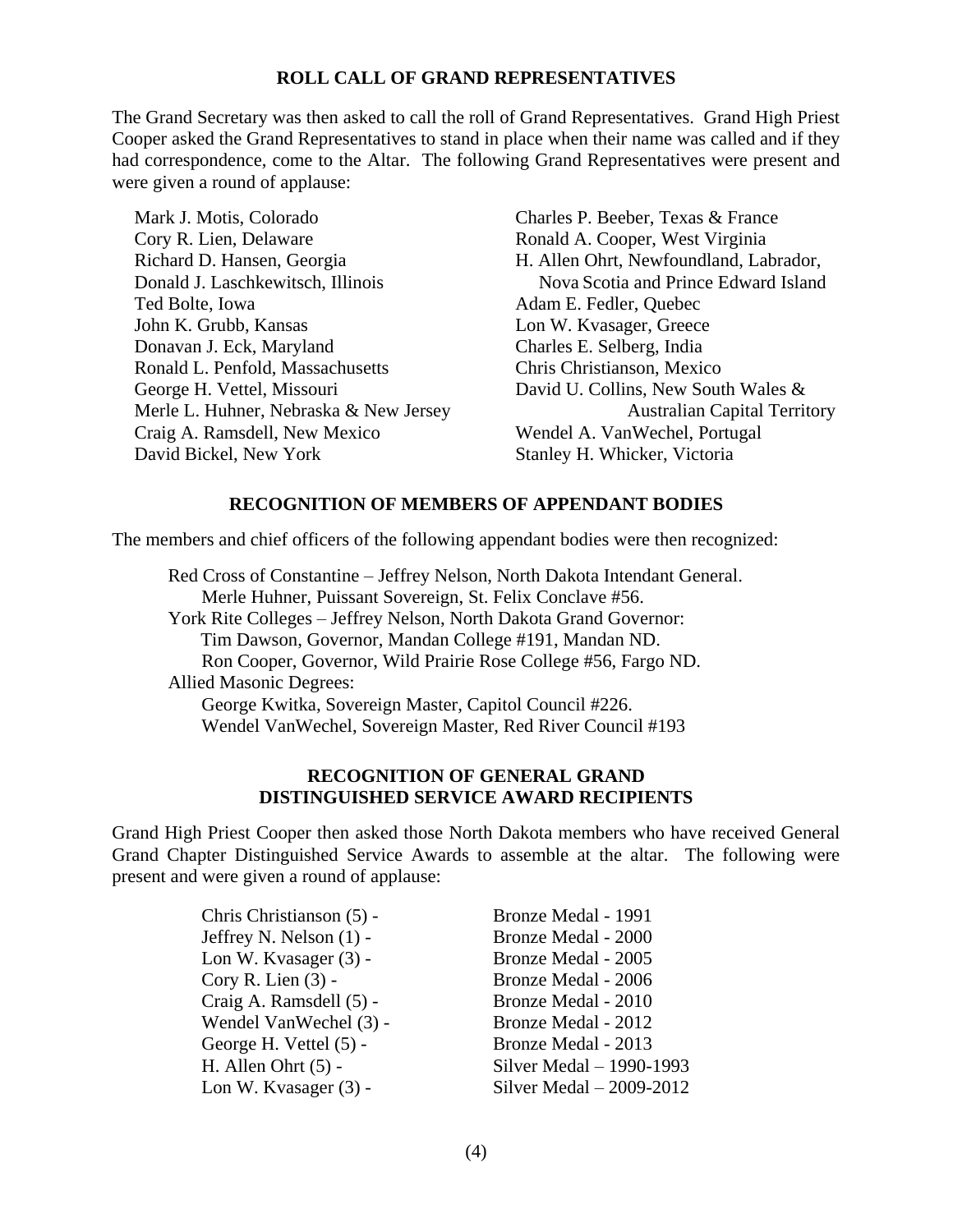#### **APPROVAL OF ADVANCE REPORTS**

Grand Secretary-Treasurer Chris Christianson reviewed the Advance Reports printed in a booklet distributed at registration. It was moved by Companion Christianson and seconded by Companion VanWechel that the following pre-printed Advance Reports be approved. **Motion carried.**

## **GRAND SECRETARY'S ADVANCE REPORT AND ANNUAL RETURNS COMMITTEE ADVANCE REPORT**

To the Most Excellent Grand High Priest, Chapter Officers, Distinguished Guests, and Companions. The Grand Secretary's work during 2014 included:

- Completion and distribution of the 2014 Annual Proceedings for the Grand Chapter.
- Receiving and auditing annual returns from Constituent Chapters.
- Annual reports to the General Grand Chapter.
- Correspondence regarding Grand Representatives.
- Handling registration and preparation of reports for annual Grand Convocation.

The following is a summary of the 2014 Annual Returns from the eight constituent Chapters in North Dakota.

| Chapter       |           | 2013<br>No. Members |                | Exltd Affld | Rnstd    |          | Gain Dmtd | Died          | Susp<br><b>NPD</b> | Loss     | 2014<br><b>Members</b> |
|---------------|-----------|---------------------|----------------|-------------|----------|----------|-----------|---------------|--------------------|----------|------------------------|
| Missouri      |           | 62                  | 3              | $\Omega$    |          | 4        | $\Omega$  | $\theta$      | 3                  | 3        | 63                     |
| Corinthian    | 3         | 51                  | $\overline{2}$ | $\Omega$    |          | 3        | $\Omega$  |               |                    | 2        | 52                     |
| Keystone      | 5         | 80                  |                | $\theta$    | 0        |          | $\Omega$  | 2             | 4                  | 6        | 75                     |
| Grafton       | 9         | 10                  | 0              | $\Omega$    | 0        | $\Omega$ | 0         | $\Omega$      | 0                  | 0        | 10                     |
| Dickinson     | 11        | 25                  | $\theta$       | $\Omega$    | 0        | $\Omega$ | $\Omega$  | $\Omega$      |                    |          | 24                     |
| Rabboni       | 24        | 11                  | $\Omega$       | $\Omega$    | 0        | $\Omega$ | $\Omega$  | $\mathcal{L}$ | 0                  | 2        | 9                      |
| Land O'Buttes | 25        | 7                   | $\Omega$       | $\Omega$    | $\theta$ | $\Omega$ | $\Omega$  | $\Omega$      | 0                  | $\theta$ |                        |
| North Dakota  | <b>UD</b> | 56                  | 0              | $\Omega$    |          | $\theta$ |           | $\Omega$      | 0                  |          | 55                     |
| TOTALS:       |           | 302                 | 6              | $\Omega$    | 2        | 8        |           |               | 9                  | 15       | 295                    |

Net membership loss in 2014 was again only a little over 2% which is an indication that our membership has stabilized. Our goal is to get the membership numbers to increase instead of decrease. We must continue to aggressively recruit new members in all parts of the state.

We again encourage the Secretaries and all officers of the Constituent Chapters to take all means necessary to keep members from demitting or being suspended. Special letters, personal contacts, and selling Paid-up Life Memberships are methods to reduce these numbers.

> Respectfully submitted, Merle L. Huhner, Grand Recorder Donavan J. Eck, Committee Chairman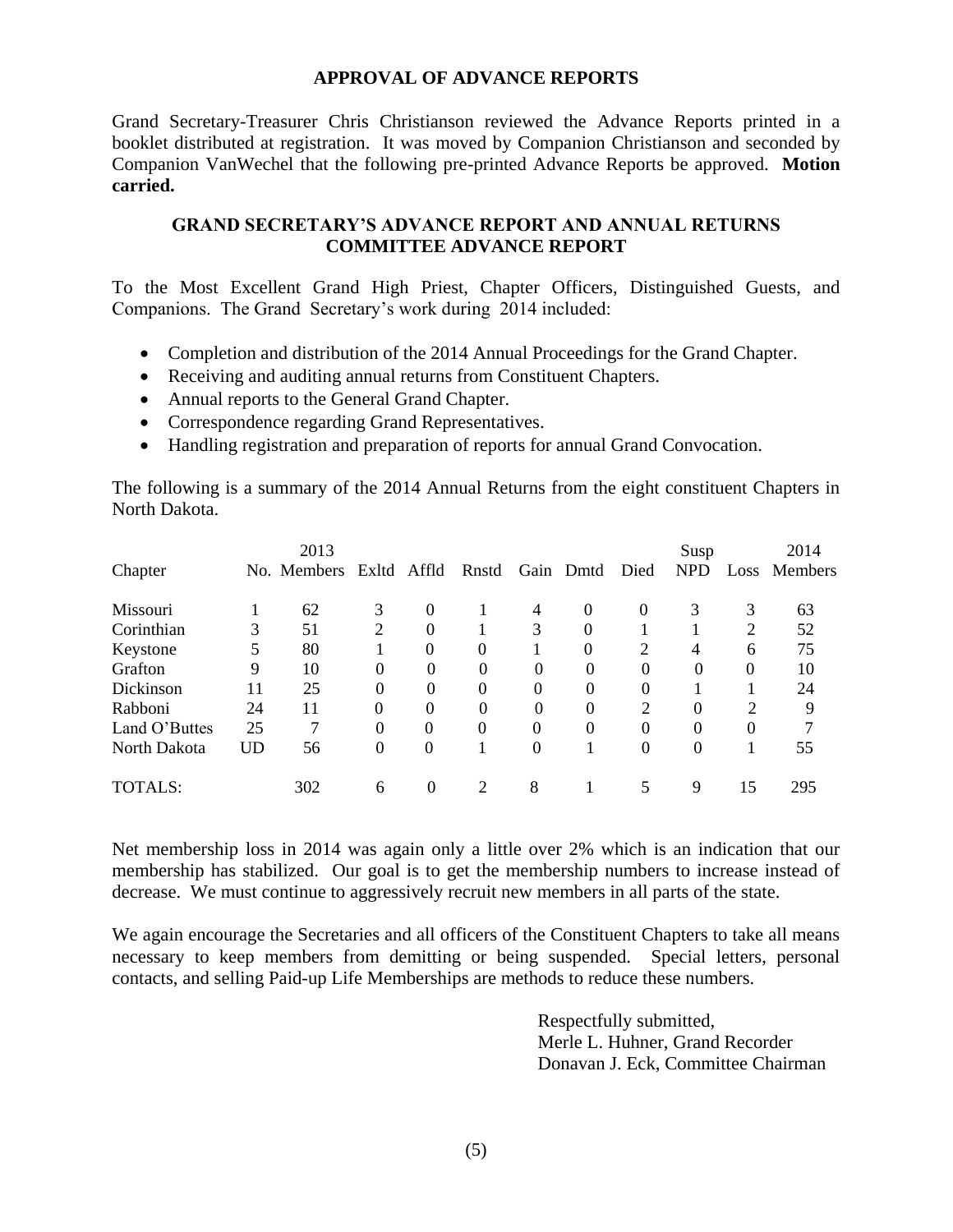# **ADVANCE REPORT OF GRAND TREASURER**

To the Most Excellent Grand High Priest, Chapter Officers, Distinguished Guests, and Companions. The following financial statement is for calendar year 2014:

|                                  | Account Balance $-1/1/2014$ -                                                             | Actual<br>277.43<br>\$ | <b>Budgeted</b> | Percentage  |
|----------------------------------|-------------------------------------------------------------------------------------------|------------------------|-----------------|-------------|
| Income:                          | Dues & Fees -                                                                             | \$3,086.00             | \$3,050.00      | 101%        |
|                                  | Transfer fr Reserve -                                                                     | 1,700.00               | 1,700.00        | 100%        |
|                                  | Total Income -                                                                            | \$4,786.00             | \$4,750.00      | 101%        |
| Expenses:                        | Grand High Priest T& E -                                                                  | \$<br>500.00           | \$<br>500.00    | 100%        |
|                                  | Grand High Priest Apron -                                                                 | 0.00                   | 250.00          | 0%          |
|                                  | Grand Secretary T& E -                                                                    | 850.00                 | 850.00          | 100%        |
|                                  | Royal Arch Mason Magazine -                                                               | 745.64                 | 760.00          | 98%         |
|                                  | <b>General Grand Chapter Dues -</b>                                                       | 301.00                 | 305.00          | 99%         |
|                                  | Proceedings -                                                                             | 200.00                 | 200.00          | 100%        |
|                                  | Office Supplies & Expense -                                                               | 215.48                 | 200.00          | 108%        |
|                                  | Postage -                                                                                 | 110.48                 | 150.00          | 74%         |
|                                  | Storage -                                                                                 | 150.00                 | 150.00          | 100%        |
|                                  | Grand Session Expense -                                                                   | 167.96                 | 200.00          | 84%         |
|                                  | RARA Corporation Fee -                                                                    | 10.00                  | 10.00           | 100%        |
|                                  | Share of Bond -                                                                           | 149.00                 | 150.00          | 99%         |
|                                  | Share of PO Box Rent -                                                                    | 24.67                  | 25.00           | 99%         |
|                                  | Webmaster Fee -                                                                           | 100.00                 | 100.00          | 100%        |
|                                  | Memorials -                                                                               | 25.00                  | 0.00            |             |
|                                  | Triennial Fund -                                                                          | 0.00                   | 500.00          | 0%          |
|                                  | 125 <sup>th</sup> Commemorative Coin -                                                    | 303.13                 | 300.00          | 101%        |
|                                  | Meeting Expense -                                                                         | 67.10                  | 0.00            |             |
|                                  | Contingencies -                                                                           | 0.00                   | 100.00          | 0%          |
|                                  | <b>Total Expenses -</b>                                                                   | \$3,919.46             | \$4,750.00      | 83%         |
|                                  | Account Balance - 12/31/2014 -                                                            |                        | \$              | 1,143.97    |
|                                  | ND Grand York Rite Checking Account,                                                      |                        |                 |             |
|                                  | Wells Fargo Bank, Fargo                                                                   |                        |                 |             |
|                                  | Order of the High Priesthood - 12/31/2014 -                                               |                        | \$              | 1,375.92    |
|                                  | ND Grand York Rite Savings Account,                                                       |                        |                 |             |
|                                  | Wells Fargo Bank, Fargo                                                                   |                        |                 |             |
| <b>Reserve Account:</b>          |                                                                                           |                        |                 |             |
|                                  | (Portfolio Value as of 12/31/2014) -                                                      |                        |                 | 17,766.04   |
| <b>Stifel Nicolaus, Bismarck</b> |                                                                                           |                        |                 |             |
| Total -                          |                                                                                           |                        |                 | \$20,285.93 |
|                                  |                                                                                           |                        |                 |             |
|                                  | Grand Chapter/Council Paid-Up Life Membership Fund:<br>(Portfolio Value as of 12/31/2014) |                        |                 |             |
|                                  | Stifel Nicolaus, Bismarck -                                                               |                        |                 | \$32,947.99 |
|                                  |                                                                                           |                        |                 |             |

Merle L. Huhner, Grand Treasurer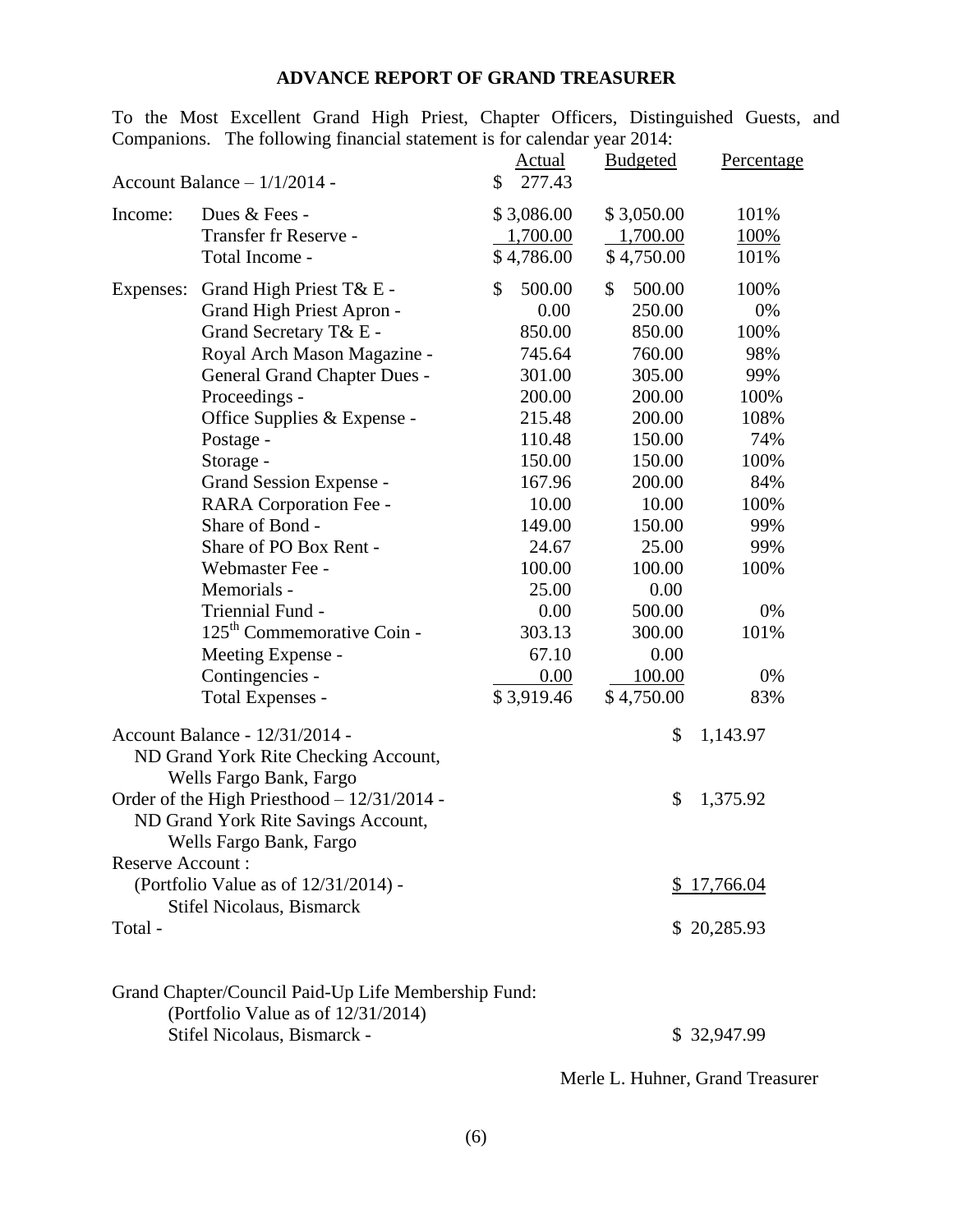#### **FINANCE, BUDGET, AND AUDIT COMMITTEE ADVANCE REPORT**

The following is the **2015 Budget** for the ND Grand Chapter which was reviewed and adopted in December at a Grand Line Officer meeting in Carrington and which the Committee is now presenting for approval:

| Income:   | Dues & Fees $-$ (300 members @ \$10.00) - | \$3,000.00   |
|-----------|-------------------------------------------|--------------|
|           | <b>Transfer from Reserve -</b>            | 2,500.00     |
|           | Total Income -                            | \$5,500.00   |
| Expenses: | Grand High Priest T&E -                   | \$<br>500.00 |
|           | Grand High Priest Apron -                 | 250.00       |
|           | Grand Secretary T&E -                     | 900.00       |
|           | Royal Arch Mason Magazine -               | 780.00       |
|           | <b>General Grand Chapter Dues -</b>       | 300.00       |
|           | Proceedings -                             | 200.00       |
|           | Office Supplies & Expense -               | 250.00       |
|           | Office Equipment -                        | 500.00       |
|           | Postage -                                 | 100.00       |
|           | Storage -                                 | 150.00       |
|           | Grand Session Expense -                   | 205.00       |
|           | RARA Corporation Fee -                    | 10.00        |
|           | Share of Bond -                           | 150.00       |
|           | Share of PO Box Rent -                    | 25.00        |
|           | Webmaster Fee -                           | 100.00       |
|           | Triennial Fund -                          | 1000.00      |
|           | Contingencies -                           | 80.00        |
|           | Total Expenses -                          | \$5,500.00   |
|           |                                           |              |

Respectfully submitted, Tony E. Telken, Chairman

#### **CONSTITUTION AND BY-LAWS COMMITTEE ADVANCE REPORT**

A revised Constitution & By-Laws was completed and reviewed by the Jurisprudence Committee in 2013. The revised Constitution & By-Laws was then submitted to Constituent Chapters for their information and consideration according to the procedure outlined in the present Constitution. The revised Constitution & By-Laws was approved at the 2014 The revised Constitution & By-Laws was approved at the 2014 Convocation.

There have been no problems brought to the Committee's attention since the new Constitution and By-Laws were approved.

> Respectfully submitted, Merle L. Huhner, Chairman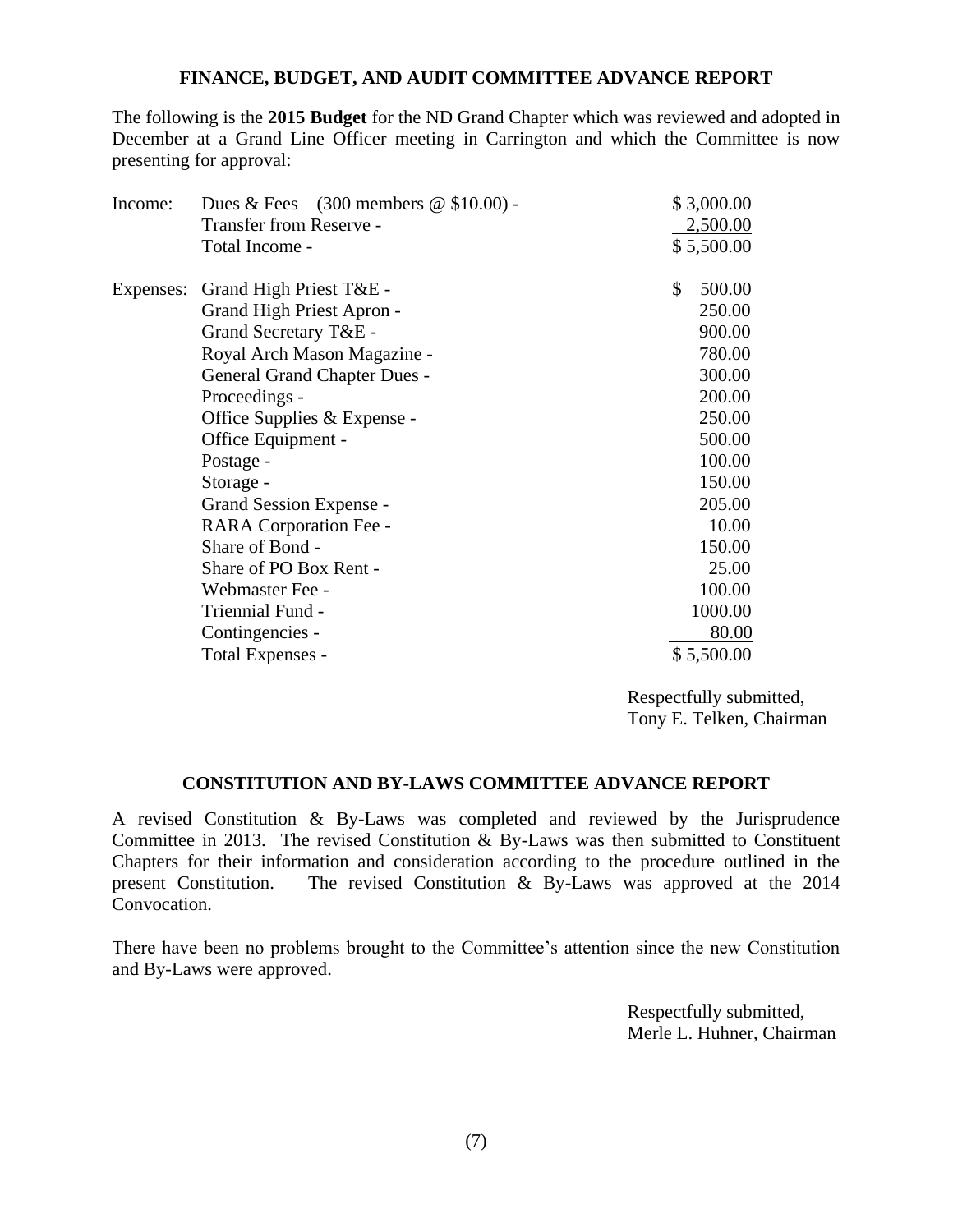#### **TIME AND PLACE COMMITTEE ADVANCE REPORT**

Most Excellent Grand High Priest, Grand Chapter Officers, Distinguished Guests, and Companions. Your Committee on Time and Place makes the following recommendations concerning the 127th, 128th and the 129th Annual Convocations:

**127th Annual Convocation, Mandan ND, April 15-16, 2016** Baymont Inn and Suites 2611 Old Red Trail, Mandan ND

**128th Annual Convocation, Grand Forks ND, April 21-22, 2017** Red Roof Inn TownHouse 710 1st Ave N, Grand Forks ND

**128th Annual Convocation, Fargo ND, April 20-21, 2018**  Baymont Inn and Suites 3333 13th Ave S, Fargo ND

> Respectfully submitted, Craig Ramsdell, Chairman

#### **ROYAL ARCH RESEARCH ASSISTANCE COMMITTEE ADVANCE REPORT**

The following is an update on Central Auditory Processing Disorders (CAPD) from General Grand High Priest Louis E. Bartrand. CAPD is a major project of the Royal Arch Assistance Program:

"Dr. Frank Muziek is now heading our CAPD efforts at the University of Arizona. He completed his move in October 2014 and will now have more PhD researchers than at his previous location at the University of Connecticut. He has sponsored international symposiums on CAPD and has put increased emphasis on trying to determine its cause. We continue to assist the Hearing Health Foundation by sponsoring four researchers in CAPD. We have also committed to \$1,000,000. with Autism Speaks in an effort to correlate signs of CAPD in Toddlers (ages 12-36 months) who have Autism."

"To assist in Public Relations and fund raising we have appointed regional representatives. Dr. John W. Siscel III, from Missouri, will assist in the north central region. He may be contacted at 314-608-6005 or email: drsiscel@yahoo.com."

| Contributions should be sent to: | Royal Arch Research Assistance |
|----------------------------------|--------------------------------|
|                                  | PO Box 128                     |
|                                  | Greenfield IN 46140.           |

The following are contributions made during the past year from North Dakota:

| \$85.00  |
|----------|
| \$100.00 |
| \$54.00  |
| \$297.00 |
|          |

Ted Bolte, Committee Chair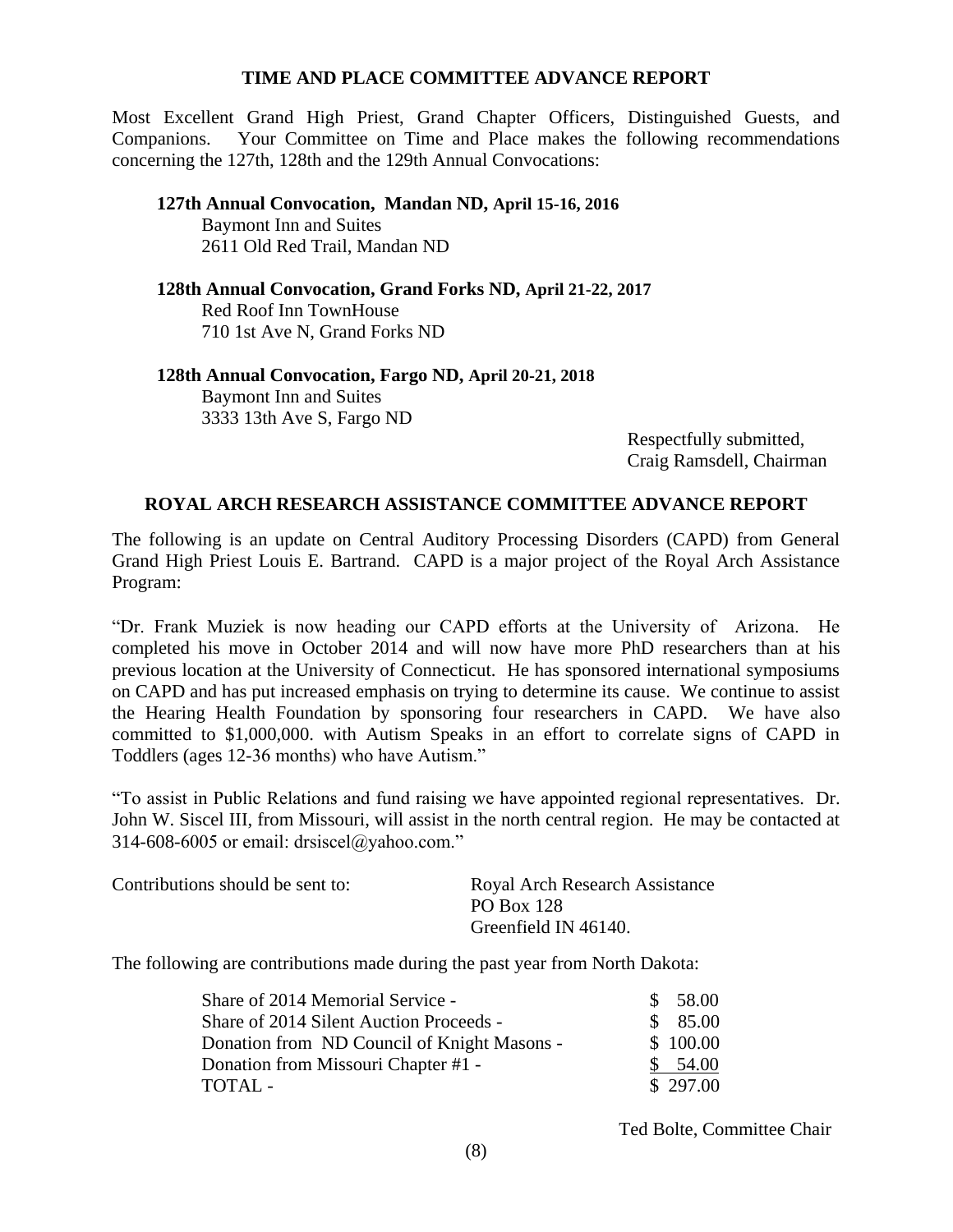#### **ADVANCE REPORT OF LIFE MEMBERSHIP COMMITTEE**

Most Illustrious Grand High Priest, Distinguished Guests, Secretaries, and Companions. The following is the 2014 reimbursement to local Chapters and Councils for the per capita dues which are paid on their Life Members. The distribution is done on the calendar year basis so the amount of distribution depends on the Life Membership Fund's portfolio value as of the end of the year (\$32,947.99).

Our distribution this year is based on a total of 296 Life Members with total deposits of \$24,360.70. A new Life Member was added this year for Missouri Chapter #1 and Twin City Council #7. The following distribution was made as of January 1, 2015:

| Missouri Chapter #1-         | 20  | 138.84     |
|------------------------------|-----|------------|
| Twin City Council #7-        | 21  | 99.52      |
| Corinthian Chapter #3 -      | 18  | 261.24     |
| Damon Anderson Council #11 - | 6   | 132.43     |
| Keystone Chapter #5 -        | 49  | 495.59     |
| Fargo Council #1-            | 38  | 328.85     |
| Grafton Chapter #9 -         | 5   | 42.18      |
| Rae Council #5 -             | 13  | 85.44      |
| Dickinson Chapter #11 -      | 3   | 16.67      |
| Land O'Buttes Chapter #25 -  | 12  | 46.35      |
| West River Council #10 -     | 6   | 25.77      |
| ND Chapter UD -              | 68  | 469.71     |
| ND Council UD -              | 37  | 163.77     |
| Totals -                     | 296 | \$2,306.36 |

Respectfully submitted, Donavan Eck, Chairman Tony Telken, Financial Advisor

#### **NECROLOGY ADVANCE REPORT**

Most Excellent Grand High Priest, Grand Officers, Distinguished Guests, and Companions. The Necrology Committee reports the following deaths reported since our last Necrology Report. The following Companions were memorialized in the Memorial service held Friday morning:

| Missouri Chapter #1:   | Donald O. Barber                    | 3/24/2013               |
|------------------------|-------------------------------------|-------------------------|
| Corinthian Chapter #3: | Miles L. Christianson1              | 1/11/2014               |
| Keystone Chapter #5:   | Louis S. VanSlyck<br>Glen G. Symons | 9/26/2014<br>1/17/2015  |
| Rabboni Chapter #24:   | Wiley G. Post                       | 3/25/2014               |
| North Dakota UD:       | Eugene E. Frahm                     | 1/11/2015               |
|                        |                                     | Respectfully submitted, |

Mark Motis, Chairman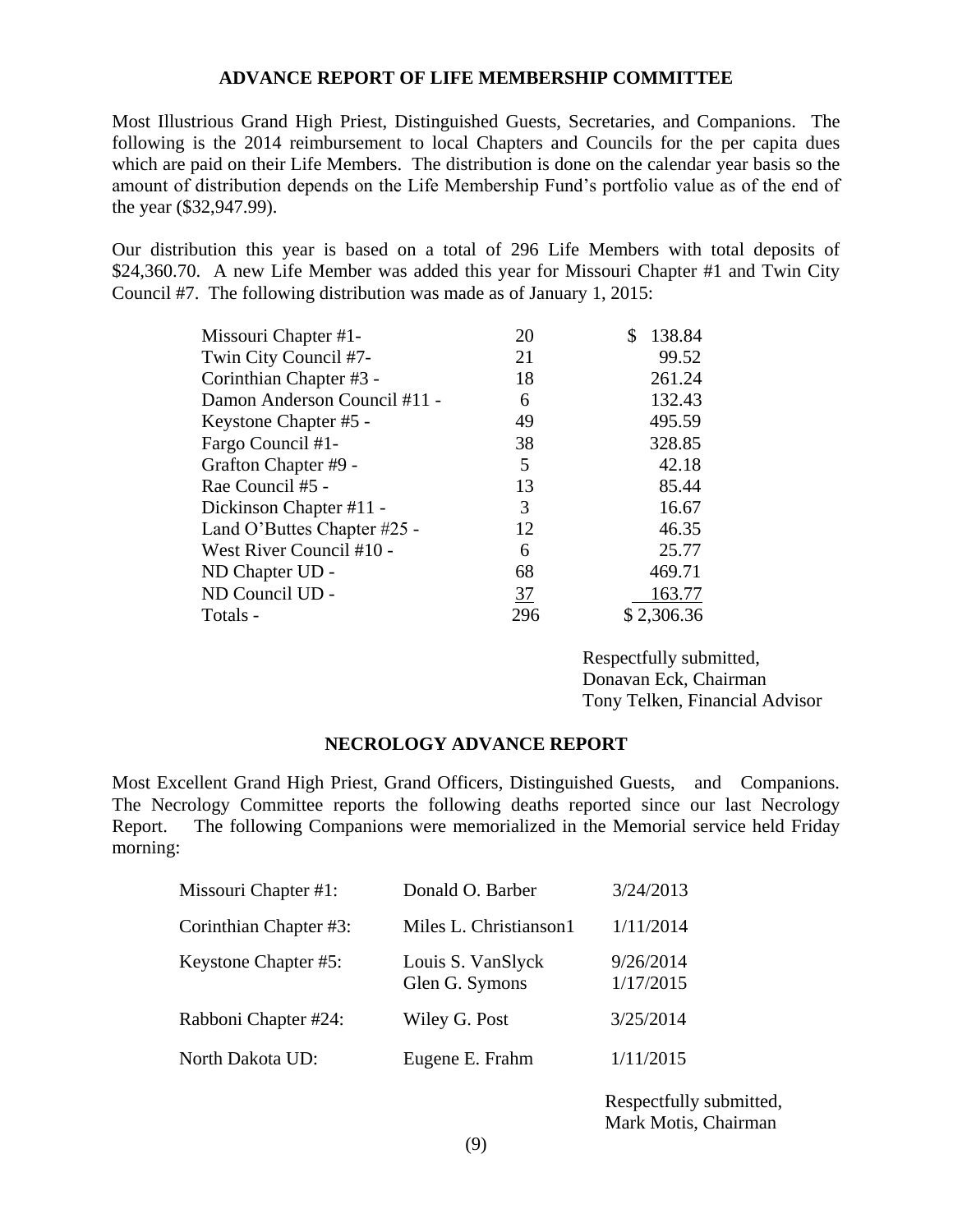## **LONG RANGE PLANNING COMMITTEE ADVANCE REPORT**

Our long range planning is going to need to take into consideration the signs that we see of a resurgence in Freemasonry in North Dakota. In particular, development in the northwest and the needs in the western part of the jurisdiction need to be taken into consideration in our planning.

We have to recognize that throughout North Dakota, the only product the Grands offer to the membership is service. Before we can effectively serve our members, we must know what their needs are. In order to do that, we must communicate! The Cloud Age that we find ourselves in makes communication so much easier, and so much faster for many of our constituency. We just need to get started at sharing information, files, questions, answers; and, once the lines of communication are open, then we can get to the nitty-gritty of effective festival planning and successful fundraisers; shared Orders of the Temple, and all the other ideas we can use to make our Fraternity better.

Adam and his team; Craig and his team; David and his team are all skilled communicators, and there is no reason for us to fail as long as the membership in general supports us.

> Respectfully Submitted, Chris Christianson, Chairman

#### **DISCUSSION REGARDING HETTINGER AND WESTERN ND YORK RITE**

In response to a request that the Hettinger and Western North Dakota York Rite Bodies be merged, Companion Bickel spoke against, noting the renewed activity in the area, and how well Hettinger and South Dakota work together. Companions Mushik spoke of the improvements being seen in Masonry in North Dakota. Companion Christianson pointed out how not even one person from that area had come forth to work with the Grand Officers on secretarial duties. Companion Collins asked whether the issue should be tabled. The vote to merge failed, with three in favor and 16 opposed.

# **HONORARY MEMBERSHIP CERTIFICATES PRESENTED**

Grand High Priest Cooper presented North Dakota Grand Chapter Honorary Membership Certificates to the following distinguished guests:

- Ken Brickman, Grand High Priest, Royal Arch Masons of Iowa, Des Moines, Iowa.
- Leland L. Burlison, North Central Deputy General Grand High Priest, RAMI, Oshkosh,

Wisconsin.

Bruce Crisman, Grand Sentinel, Royal Arch Masons of South Dakota, Rapid City, South

Dakota.

Marvin W. Schendel, Grand High Priest, Royal Arch Masons of Minnesota, Maple Grove,

Minnesota.

Steven Tiner, General Grand Scribe, RAMI, N Little Rock, Arkansas.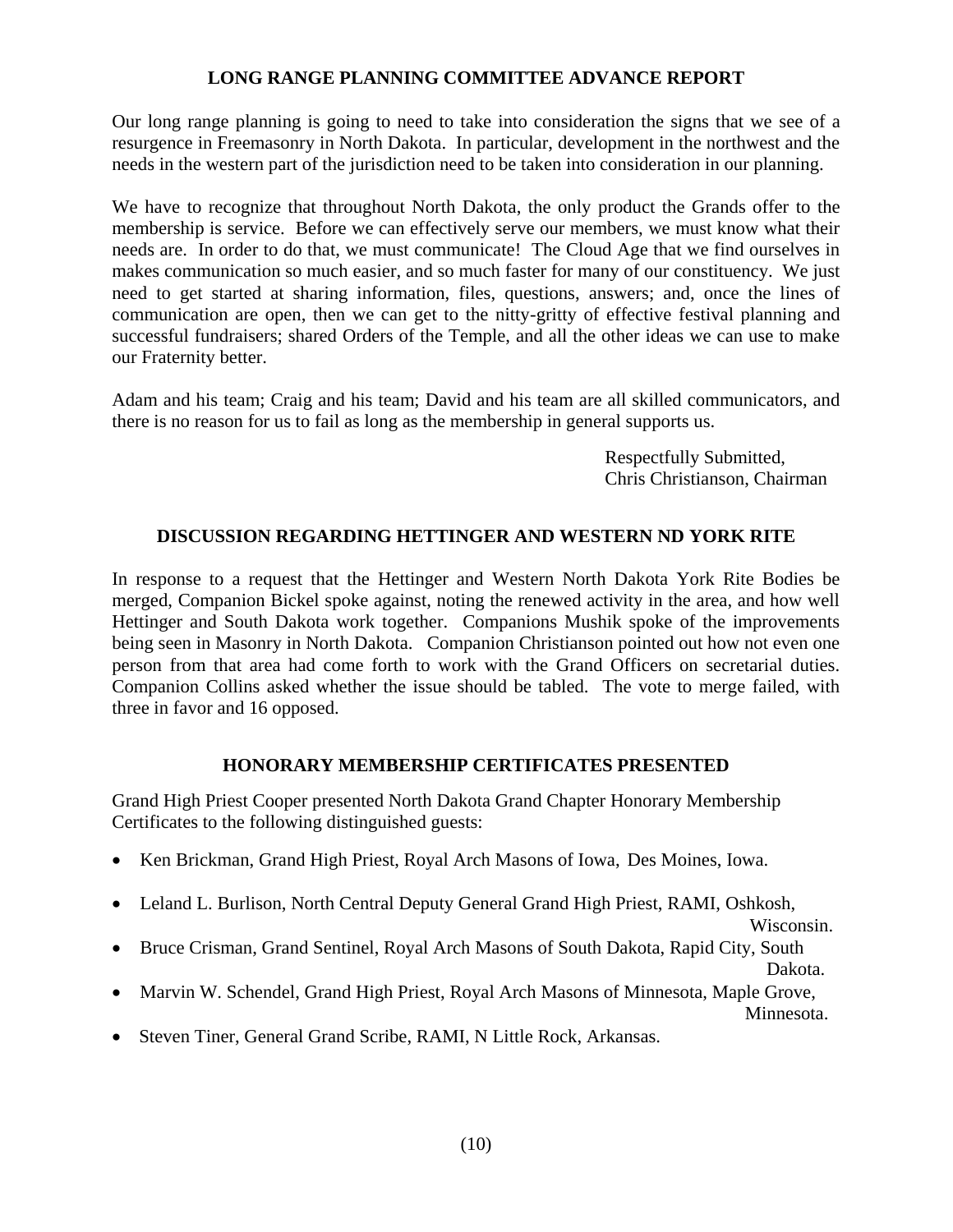# **GRAND HIGH PRIEST'S BIOGRAPHY**



 **Ronald A. Cooper**

Ron was born and raised in Savannah Ga, where he graduated from Windsor Forest High school in 1979, and when on to attend Fort Valley State University. From there Ron entered the United States Air Force in 1981 serving in several locations throughout the United States and three separate tours of duty overseas from Europe to South East Asia and South America.

Ron came to Grand Forks North Dakota from Keflavik Island in July of 1998 and retired from the Air Force in August of 2005 and works for the Air Force as a civilian Deputy Director for Communications.

Ron has been married to his wife Carolyn for 33 years and has three children Rodney, Khidedra and Jamel and has to also mention Coco the family pet.

He is the Senior Pastor of New Beginnings Christian Center located in Emerado ND, and Ron was initiated, pasted raised at Roger Hughes Lodge #624 in Austin TX demitted to Catchall Lodge #425 in Sumter SC and is Past Master of Joseph L. Wilson Lodge # 64 Keflavik Island and Mosaic Lodge # 11 in Grand Forks.

# **GRAND HIGH PRIEST'S ADDRESS**

Most Worshipful Grand Master, Most Excellent Past High Grand Priests, Grand Chapter Officers, Distinguished Guest and Companions all, it is a pleasure to welcome you to the 126th Annual Communication of the Grand Chapter of Royal Arch Masons of North Dakota. It is my sincere hope that your stay is enjoyable and that each of you have a successful session.

It has been my pleasure to service this past year as your Grand High Priest; I must that I had several reservations about accepting the position, however I have to thank the one person who made my year in this position work. To Companion Merle L. Huhner I owe a tremendous debt of thanks for steering me along this course, as I'm sure he has done for many others who have come before me. I would also be remiss if I didn't offer thanks to each my line officers for accepting the responsibility for keeping this Grand Chapter moving forward.

This year it has been my pleasure to make several nominations for Grand Representatives, extending the work of the North Dakota Grand Chapter across the nation, this has allow me to take great pride in the appointments and the work companions have been doing all across the state.

In short, I offer thanks to my companions all for allowing me the privilege to serve.

Ronald A. Cooper, Grand High Priest

The Grand High Priest's address was approved and will be included in the 2015 Annual Proceedings. Grand High Priest Cooper was given a round of applause and standing ovation.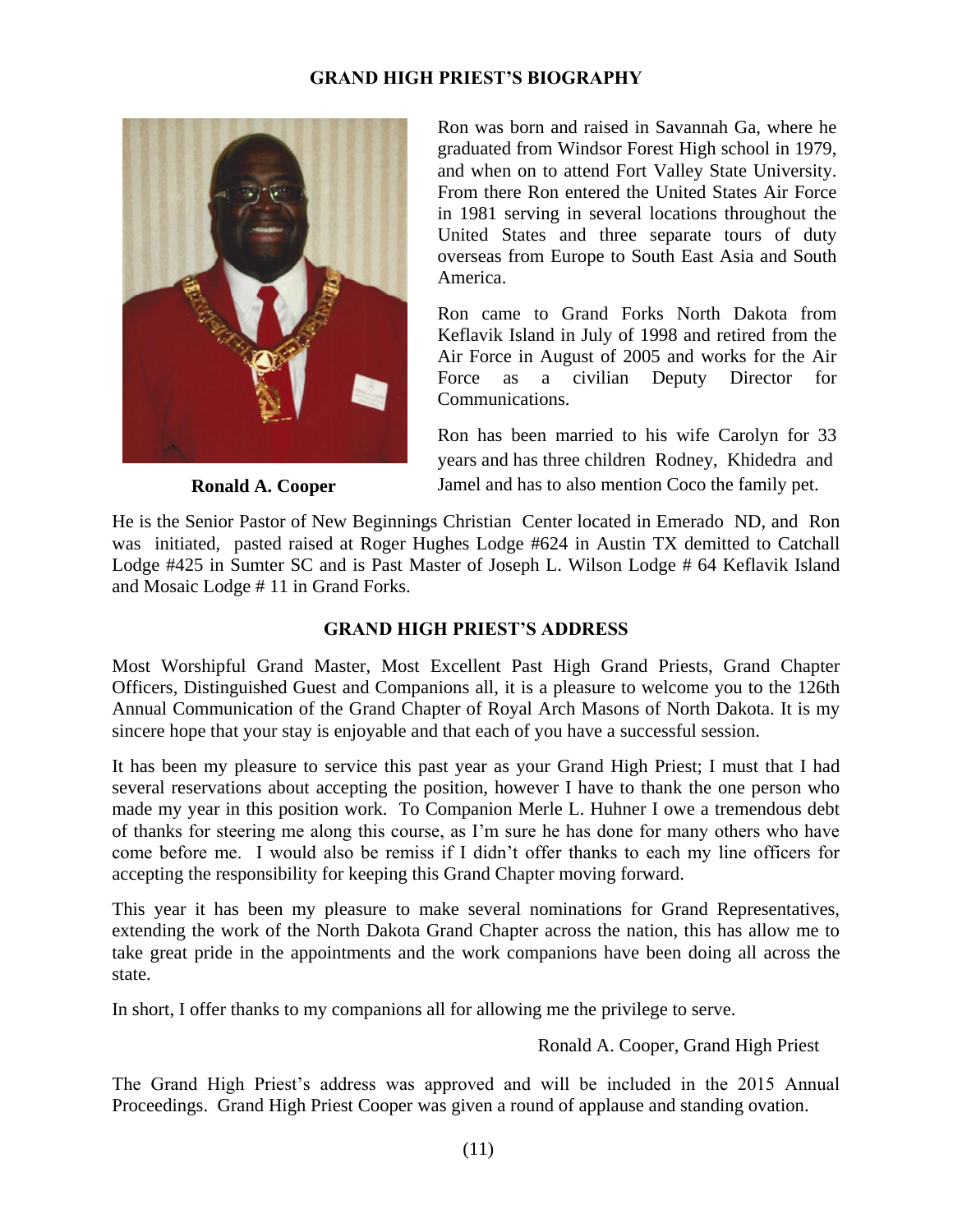#### **CREDENTIALS COMMITTTEE REPORT**

Grand High Priest Cooper then called for the report of the Credentials Committee. The report is as follows:

| Grand Officers present -          |    |
|-----------------------------------|----|
| Chapters represented -            |    |
| Past Grand High Priests present - | 6  |
| Distinguished Guests present -    | 12 |
| Grand Representatives present -   | 22 |
| ND Members registered -           | 26 |
| Total Members & Guests -          | 38 |
|                                   |    |

Respectfully submitted, Merle L. Huhner, Chairman

It was moved by Companion Motis and seconded by Companion Collins that the Credentials Committee report be approved. **Motion carried**.

#### **TELLERS COMMITTEE REPORT**

Grand High Priest Cooper then called on the Tellers Committee for their report. The Committee reported that the following officers were elected for the coming year:

| Wendel A. VanWechel (3) | Most Excellent Grand High Priest           |
|-------------------------|--------------------------------------------|
| Craig A. Ramsdell (5)   | <b>Right Excellent Grand King</b>          |
| Stanley H. Whicker (3)  | <b>Right Excellent Grand Scribe</b>        |
| Chris Christianson (5)  | <b>Excellent Grand Secretary-Treasurer</b> |
| Michael R. Bakken (3)   | <b>Excellent Grand Captain of the Host</b> |
| David Bickel (1)        | <b>Excellent Grand Principal Sojourner</b> |
| George H. Vettel (5)    | Excellent Grand Royal Arch Captain         |

It was moved by Companion Mushik and seconded by Companion Gunderson, Sr. that the Tellers Committee report be approved. **Motion carried.** All elected officers accepted their positions.It was agreed to give immediate past Grand Secretary-Treasurer Merle L. Huhner "Emeritus" status. Companion Ohrt presented the Ephraim Award to Comp. Huhner – All present went to congratulate him!

#### **2015-2016 GRAND OFFICER APPOINTMENTS**

Newly elected Grand High Priest Wendel A. VanWechel made the following appointments for the coming year:

Ronald L. Penfold (24) Excellent Grand Master of the Third Veil John K. Grubb (24) Excellent Grand Master of the Second Veil Gregory B. Taylor (3) Excellent Grand Master of the First Veil George Kwitka (1) Excellent Grand Sentinel Mark J. Motis (UD) Excellent Grand Chaplain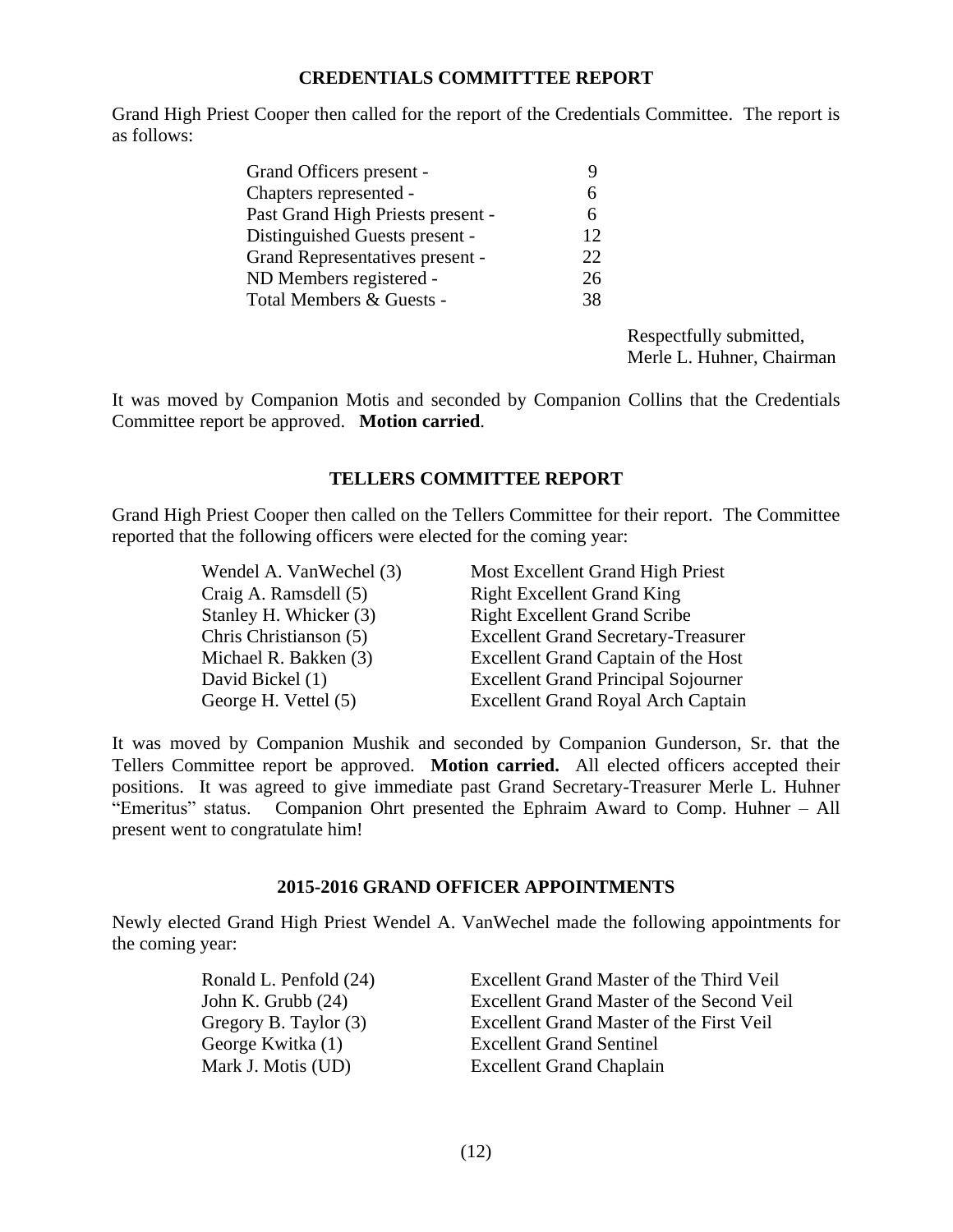#### **JURISPRUDENCE COMMITTEE REPORT**

Most Excellent Grand High Priest, Ronald Cooper, Grand Chapter Officers, Distinguished Guests, and Companions all. Your Jurisprudence committee wishes to commend you and your staff for a very enjoyable Convocation.

You have represented North Dakota well. We have reviewed your report and find all actions taken during the year and at this  $126<sup>th</sup>$  annual Grand Convocation to have been in order.

We have also reviewed Excellent Grand Treasurer/Secretary Merle L. Huhner's reports and wish to complement him for his untiring efforts and cooperation in continuing with the responsibilities of the office. We find his reports in order.

> Respectfully submitted, Duane Engebretson, Chairman by Donald J. Laschkewitsch

It was moved by Companion Laschkewitsch and seconded by Companion Ohrt that the Jurisprudence Committee Report be approved. **Motion carried.**

# **CLOSING**

It was moved by Companion VanWechel and seconded by Companion Collins that all the actions taken during this Grand Convocation be approved and ratified. **Motion carried.** There being no further work on the trestleboard, the 126th Annual Convocation of the Grand Chapter of Royal Arch Masons of North Dakota was declared closed by Grand High Priest Cooper.



Ronald A. Cooper, Grand High Priest

Attest: Chris Christianson, Grand Secretary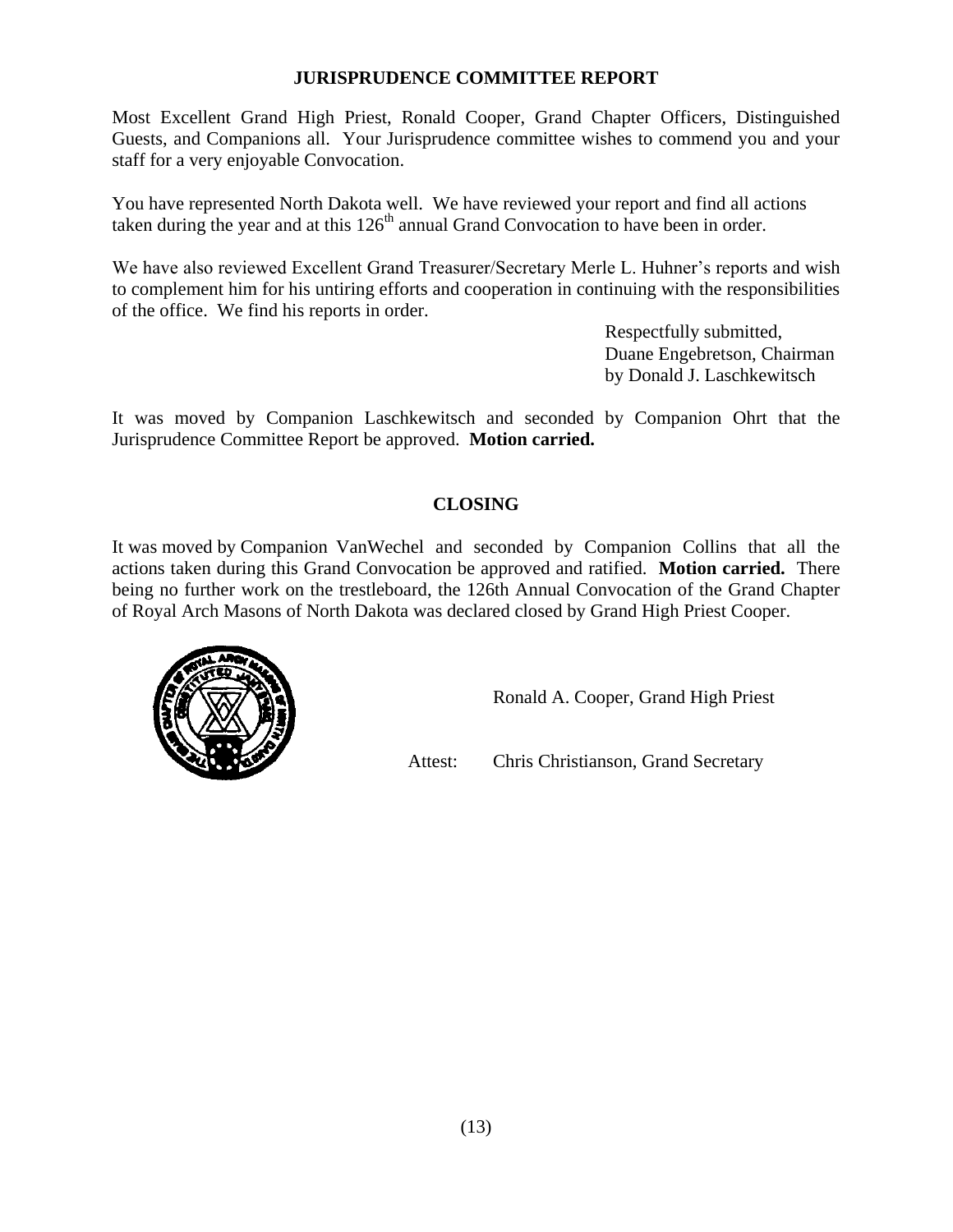# **INSTALLATION OF 2015-2016 NORTH DAKOTA GRAND CHAPTER OFFICERS**



The 2015-2016 Grand Officers of the North Dakota Grand Chapter of Royal Arch Masons are shown here: Left to right – Gregory B. Taylor, Excellent Grand Master of the First Veil; George H. Vettel, Excellent Grand Royal Arch Captain; John K. Grubb, Excellent Grand Master of the Second Veil; Mark J. Motis, Excellent Grand Chaplain; Craig A. Ramsdell, Right Excellent Grand King; Wendel A. VanWechel, Most Excellent Grand High Priest; Stanley H. Whicker, Right Excellent Grand Scribe; Chris Christianson, Excellent Grand Secretary-Treasurer; David Bickel, Excellent Grand Principal Sojourner; and Ronald L. Penfold, Excellent Grand Master of the Third Veil.

# **GENERAL GRAND CHAPTER DISTINGUISHED SERVICE AWARD**

At the Grand York Rite Banquet held Saturday evening at the Grand Session, Companion Zachary Steele of Fargo was awarded the General Grand Chapter Distinguished Service Bronze Award. Steele was nominated for the award by members of the Fargo York Rite and selected by Grand High Priest Ron Cooper.

"Zach" joined the Fargo York Rite in 2012 and has shown continuous interest and participation in the York Rite. He is always ready and willing to take lead roles in the work and served as Excellent High Priest of Keystone Chapter #5 in 2014.

Companion Steele was unable to attend the Banquet so the award was presented to him by the new Grand High Priest Wendel VanWechel at an appropriate occasion later if Fargo.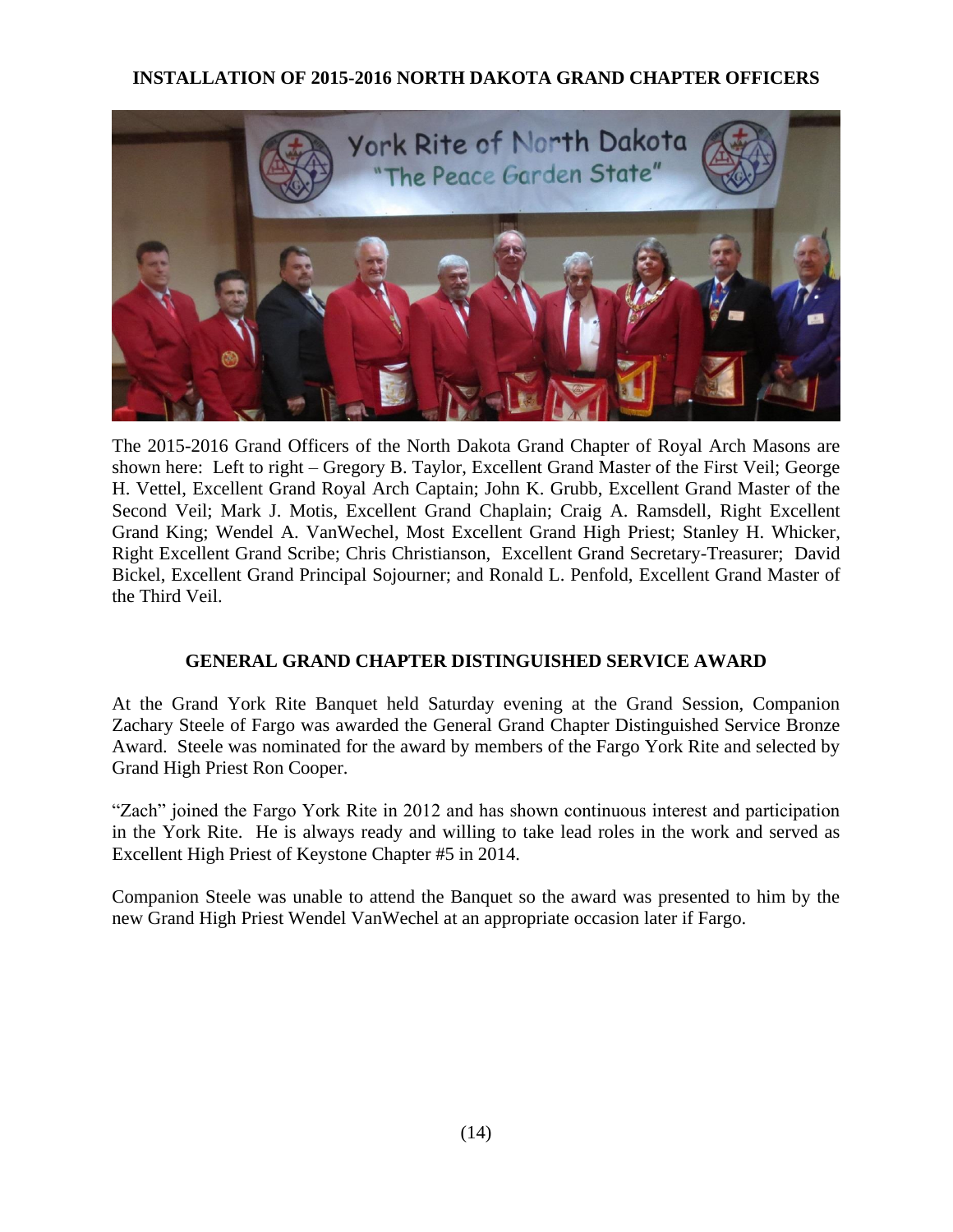# **APPENDIX**

# **REGISTRY OF CHAPTERS IN NORTH DAKOTA - 2015**

| <b>Chapter</b>    | <b>Location</b>    | <b>High Priest</b>    | <b>Secretary</b>                                                                         |
|-------------------|--------------------|-----------------------|------------------------------------------------------------------------------------------|
| Missouri #1       | Mandan             | Kenny Snyder          | Donavan J. Eck<br>316 E Capitol Ave<br>Bismarck ND 58501<br>done@bis.midco.net           |
| Corinthian #3     | <b>Grand Forks</b> | Joshua Simpkins       | Lon W. Kvasager<br>PO Box 13674<br>Grand Forks ND 58208<br>lljjcr@aol.com                |
| Keystone #5       | Fargo              | <b>Zachary Steele</b> | Merle L. Huhner<br>PO Box 9544<br>Fargo ND 58106-9544<br>mlhuhner@cableone.net           |
| Grafton #9        | Grafton            |                       | Merle L. Huhner<br>PO Box 9544<br>Fargo ND 58106<br>mlhuhner@cableone.net                |
| Dickinson #11     | Dickinson          |                       | Nathaniel E. Knudson<br>PO Box 266<br>Killdeer ND 58640-0266                             |
| Rabboni #24       | Portal             |                       | H. Allen Ohrt<br>$2812 27$ <sup>th</sup> St S<br>FargoND 58103-5033<br>alohrt@gmail.com  |
| Land O'Buttes #25 | Hettinger          | James Stippich        | James B. Hallen<br>PO Box 804<br>Hettinger ND 58639                                      |
| North Dakota U.D. |                    | Wendel A. VanWechel   | Chris Christianson<br>2614 South Bay Drive<br>Fargo ND 58103-5062<br>chris4374@gmail.com |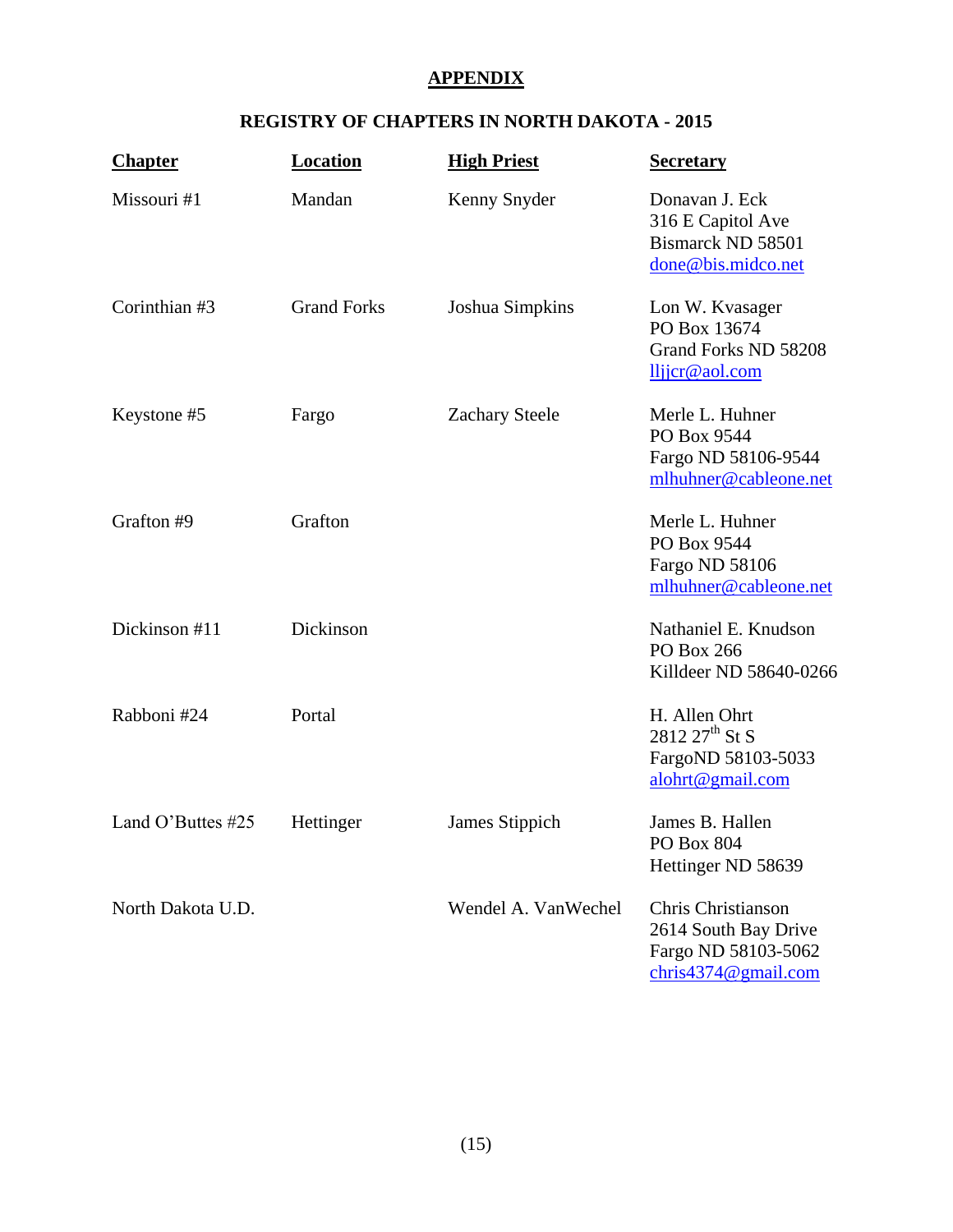# **GENERAL GRAND CHAPTER DISTINGUISHED SERVICE MEDAL RECIPIENTS**

#### **Silver Medal**

#### **Bronze Medal (Continued)**

| H. Allen Ohrt $(5)$ -       | 1990-1993 | Jess W. Hetherington (6) -   | 1981 |
|-----------------------------|-----------|------------------------------|------|
| Lon W. Kvasager (3) -       | 2008-2011 | Charles H. Peterson (3) -    | 1982 |
|                             |           | Virgil C.Luyben (1) -        | 1983 |
| <b>Bronze Medal</b>         |           | Elmer L. Worthington $(1)$ - | 1984 |
| Carl E. Hoveland (24) -     | 1952      | Karl C. Stahl (25) -         | 1985 |
| Herman E. Fowler (1) -      | 1953      | Adam Brehm (5) -             | 1986 |
| Bernard J. Westdal (23) -   | 1954      | Miller Robinson (9) -        | 1987 |
| Oscar C. Nottveit (25) -    | 1955      | Harvey Hoff (14) -           | 1988 |
| George W. Sartell (6) -     | 1956      | David T. Jensen (1) -        | 1989 |
| Henry H. Rustad (26) -      | 1957      | Raymond Dunham (3) -         | 1990 |
| Sterling Walker (9) -       | 1958      | Chris A. Christianson (5) -  | 1991 |
| Duane H. Engebretson (8) -  | 1959      | Harvey G. Vreugdenhil (5) -  | 1992 |
| Charles C. Titus (5) -      | 1960      | George A. Stark (9) -        | 1993 |
| Neil O. Bjornstad (19) -    | 1961      | Damon E. Anderson (3) -      | 1994 |
| Elof A. Erickson (3) -      | 1962      | Boyd Gilchrist (1) -         | 1995 |
| Roy Stabenow (6) -          | 1963      | Donald L. Clark (5) -        | 1996 |
| Walter E. Beisecker (5) -   | 1964      | John B. Bridewell (3) -      | 1997 |
| Maurice A. Ellingson (11) - | 1965      | David A. Hanson (6) -        | 1998 |
| Arthur L. Mathiason (6) -   | 1966      | Jeffrey N. Nelson (1) -      | 2000 |
| Paul B. Sommerdorf (13) -   | 1967      | Shawn O. Hanson (5) -        | 2001 |
| Glen M. Robertson (11) -    | 1968      | Jon L. Brudvig (1) -         | 2002 |
| Eddie C. Farstad (28) -     | 1969      | Michael C. Moulton (3) -     | 2003 |
| Emil C. Giese (25) -        | 1970      | Kelly R. Klusmann (11) -     | 2004 |
| Neil J. Tillepaugh (15) -   | 1971      | Lon W. Kvasager (3) -        | 2005 |
| James C. Newland (3) -      | 1972      | Cory R. Lien (3) -           | 2006 |
| Jesse Stabenow (6) -        | 1973      | Nathaniel E. Knudson (11) -  | 2007 |
| Charles A. Johnk (5) -      | 1974      | John C. Petrick (3) -        | 2008 |
| James C. Stark $(1)$ -      | 1975      | Bob G. Noblin (3) -          | 2009 |
| Edwin J. Taylor, Jr. (1) -  | 1976      | Craig A. Ramsdell (5) -      | 2010 |
| Silas Peck Smith (23) -     | 1977      | Lawrence W.O. Holmes (5) -   | 2011 |
| Elard G. Grove (3) -        | 1978      | Wendel VanWechel (3) -       | 2012 |
| Charles Truax (14) -        | 1979      | George H. Vettel (5) -       | 2013 |
| Hugh S. Hasche (25) -       | 1980      | Zachary Steele (5) -         | 2014 |

#### **GENERAL GRAND CHAPTER SWEETHEART AWARD**

| Lisa Hay -     | 2011 |
|----------------|------|
| Linda Beeber - | 2012 |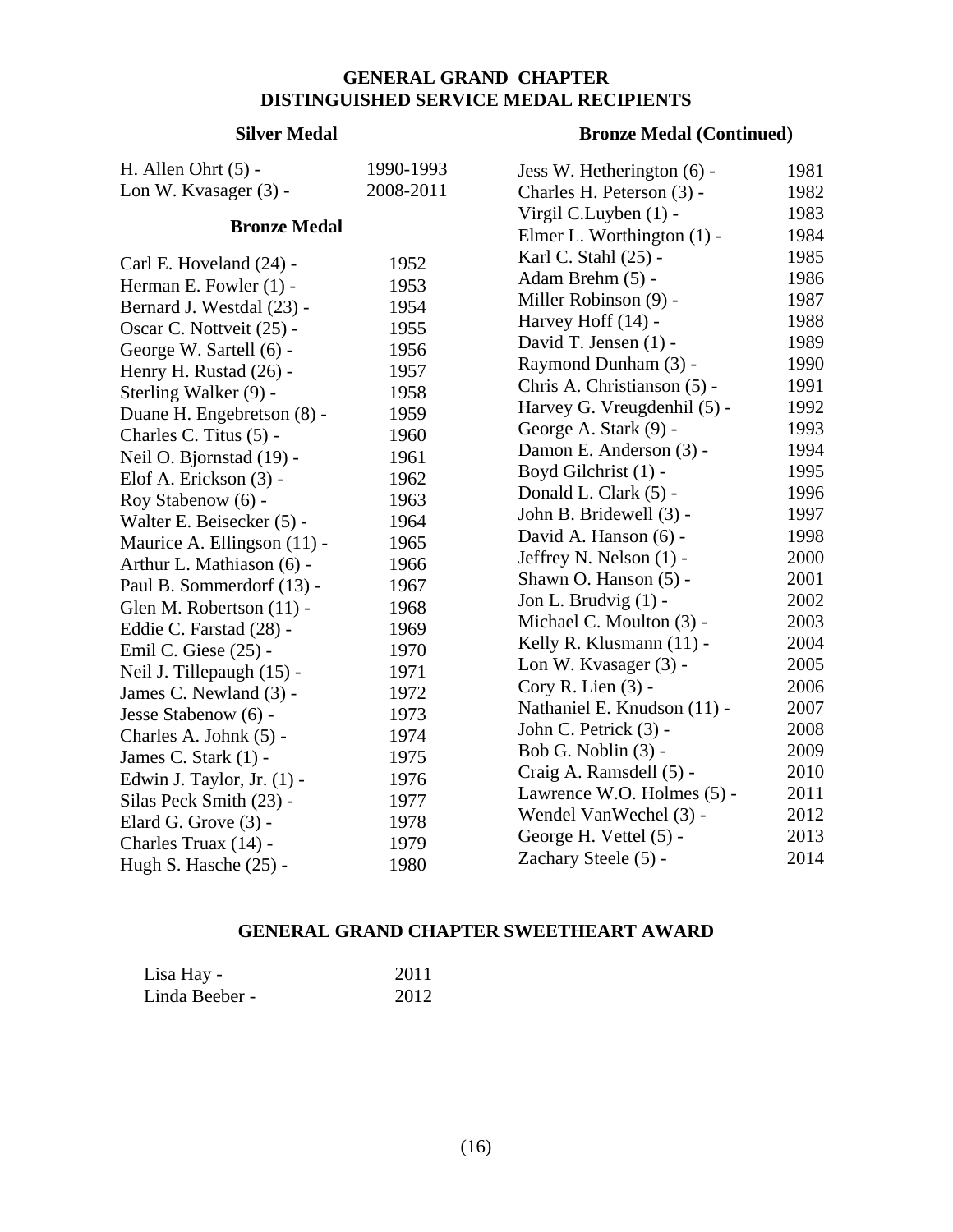# **PAST GRAND HIGH PRIESTS OF NORTH DAKOTA**

(\* - Deceased; # - Demitted; + - Honorary)

| *John Davidson (1)           | 1889 |  |
|------------------------------|------|--|
| *Leonard A. Rose (5)         | 1890 |  |
| *Francis Ingalls (6)         | 1891 |  |
| *Leonard W. Gammons (7)      | 1892 |  |
| *David M. Holmes (3)         | 1893 |  |
| *Sylvester J. Hill (5)       | 1894 |  |
| *Theodore F. Branch (6)      | 1895 |  |
| *Albert B. Herrick (7)       | 1896 |  |
| *David E. Morgan (8)         | 1897 |  |
| *George H. Phelps (24)       | 1898 |  |
| *George L. McGregor (6)      | 1899 |  |
| *DeWitt C. Moore (9)         | 1900 |  |
| *Fred D. Aplin $(7)$         | 1901 |  |
| *George H. Keyes (12)        | 1902 |  |
| *John Holmes (4)             | 1903 |  |
| *Evarts C. Stevens (13)      | 1904 |  |
| *E. George Guthrie (2)       | 1905 |  |
| *Charles W. Greene (8)       | 1906 |  |
| *John Riessbeck (11)         | 1907 |  |
| *Frank H. Sprague (9)        | 1908 |  |
| *Alexander H. Taylor (5)     | 1909 |  |
| *Walter L. Williamson (7)    | 1910 |  |
| *Anson Bartlett, Jr. (1)     | 1911 |  |
| *Clarence A. Hale (3)        | 1912 |  |
| *Charles E. Tilson (15)      | 1913 |  |
| *John H. Fraine (9)          | 1914 |  |
| *Laurence G. Moultrie (4)    | 1915 |  |
| *Charles E. Best (19)        | 1916 |  |
| *Emil L. Mackenroth (5)      | 1917 |  |
| *G. Roy Ringo (14)           | 1918 |  |
| *A.M. Christianson (13)      | 1919 |  |
| $*$ John H. G. Turner $(17)$ | 1920 |  |
| *George E. Duis (3)          | 1921 |  |
| *Walter H. Murfin (22)       | 1922 |  |
| *Walter L. Stockwell (9)     | 1923 |  |
| *John A. Graham (10)         | 1924 |  |
| *William T. Johnston (5)     | 1925 |  |
| *William W. Shaw (19)        | 1926 |  |
| *Forrest F. Vaughn (18)      | 1927 |  |
| #Otto F. Hennings $(11)$     | 1928 |  |
| *Blanding Fisher (8)         | 1929 |  |
| *William Hall (6)            | 1930 |  |
| *Arthur P. Guy $(12)$        | 1931 |  |
| *Charles J. Phelan (25)      | 1932 |  |
| *William F. Boylan (15)      | 1933 |  |
| *Frederick J. Cummens (14)   | 1934 |  |

| *Albert G. Johnson (5)        | 1935 |
|-------------------------------|------|
| *James E. Turner (3)          | 1936 |
| *Fred H. Goldstone (9)        | 1937 |
| *Alexander G. Burr (21)       | 1938 |
| *Alfred P. Brownson (23)      | 1939 |
| $+$ *Elmo D. Salie (22)       | 1940 |
| *William J. Huber (19)        | 1940 |
| $*V$ ine D. Lord (18)         | 1941 |
| *L. Eugene Lester (26)        | 1942 |
| *Ormiston L. Kermott (13)     | 1943 |
| *Guy R. Van Sickle (14)       | 1944 |
| *Conrad C. Farstad (28)       | 1945 |
| *Henry Haugen (3)             | 1946 |
| *Carl M. Ness (5)             | 1947 |
| *Harry G. Poulson (6)         | 1948 |
| *Gilbert H. Movius (16)       | 1949 |
| +*Hamilton A. Hamer (28)      | 1950 |
| *Albert G. Tverberg (9)       | 1950 |
| *Arthur H. Bird (24)          | 1951 |
| *James C. McCormick (8)       | 1952 |
| *Olafur W. Johnson (21)       | 1953 |
| *Chauncey E. Cavett (7)       | 1954 |
| *Clifford E. Miller (5)       | 1955 |
| *Willis L. Dickey (1)         | 1956 |
| *Ralph L. Miller (15)         | 1957 |
| *Roscoe H. Sherman (1)        | 1957 |
| *Frank S. Hunter (17)         | 1958 |
| *Albertus C. Scott (21)       | 1959 |
| <i>*Raymond S. Olson (26)</i> | 1960 |
| *Delbert J. Miller (8)        | 1961 |
| *Calvin H. Rustad (3)         | 1962 |
| *Helmer Mohagen (9)           | 1963 |
| Duane Engebretson (8)         | 1964 |
| *Thomas H. Rappley (6)        | 1965 |
| * Oscar C. Nottveit (25)      | 1966 |
| *George Tweeten (11)          | 1967 |
| #Theodore W. Taylor (15)      | 1968 |
| *George C. Crowe (5)          | 1969 |
| *Arthur H. Hanson (24)        | 1970 |
| *Virgil H. Garwood (17)       | 1971 |
| *George E. Burchill (6)       | 1972 |
| *Palmer Hallquist (5)         | 1973 |
| *Karl H. Erickson (11)        | 1974 |
| $*$ Joseph R. Kirby $(1)$     | 1975 |
| *Orlando V. Ellingson (23)    | 1976 |
| *Urban C. Blaisdell (5)       | 1977 |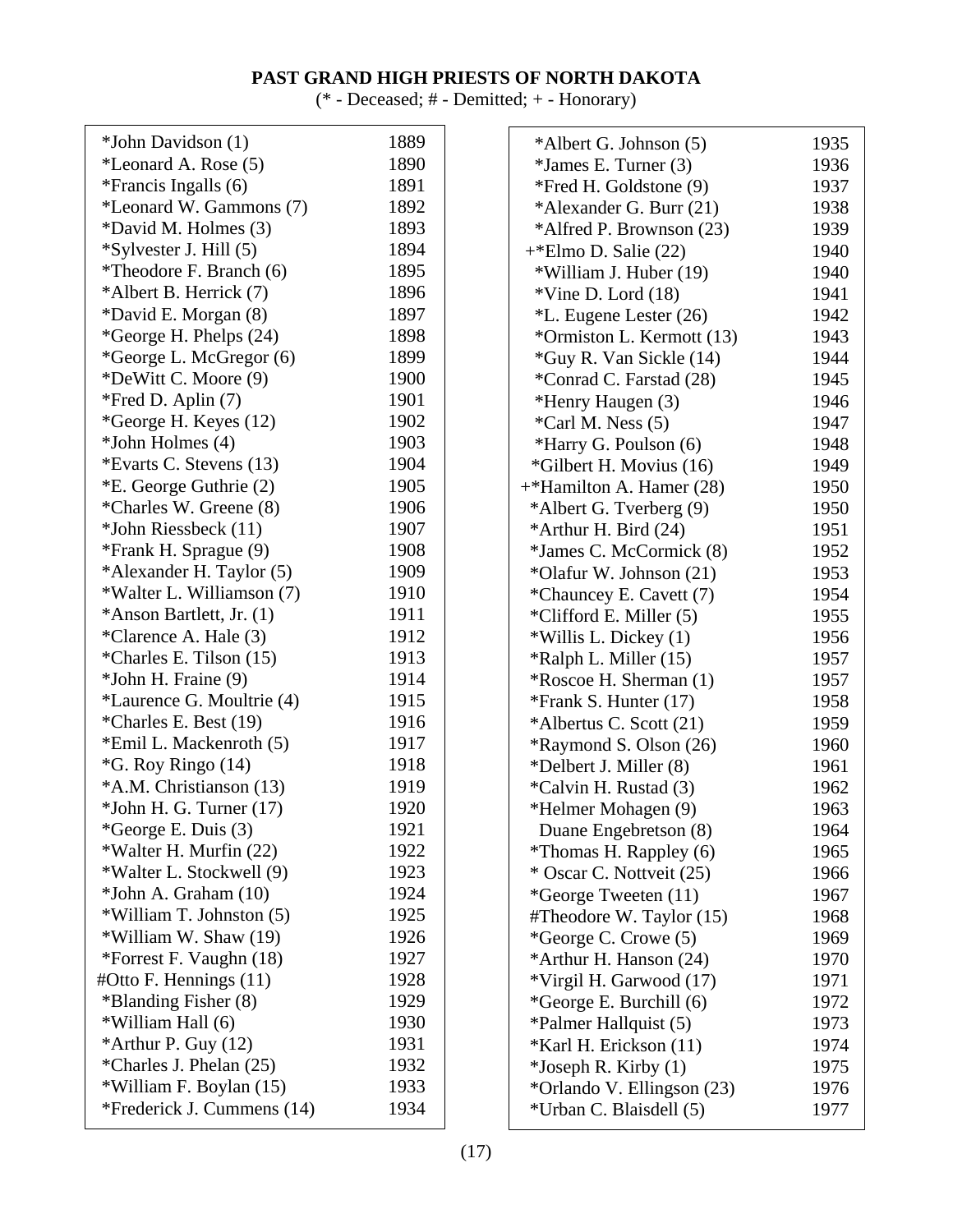# **PAST GRAND HIGH PRIESTS OF NORTH DAKOTA (continued)**

(\* - Deceased; # - Demitted; + - Honorary)

| *James F. Moris (9)         | 1978 |
|-----------------------------|------|
| *Curtis M. Shreve (11)      | 1979 |
| *W. Durward Koll (6)        | 1980 |
| *Erling C. Pederson (3)     | 1981 |
| *Wayne C. Clingman (24)     | 1982 |
| Loren G. Eikanas (1)        | 1983 |
| *LaVerne L. Stippich (25)   | 1984 |
| Roald E. Satherhagen (5)    | 1985 |
| *Harley R. Kingsbury (9)    | 1986 |
| *Frank M. Kirkelie, Jr. (1) | 1987 |
| *Milton Dohn (1)            | 1988 |
| *Norris W. Nelson (3)       | 1989 |
| *Edwin R. Anderson (5)      | 1990 |
| *Kenneth D. Highet $(5)$    | 1991 |
| *Melvin Feldman (9)         | 1992 |
| H. Allen Ohrt $(5)$         | 1993 |
| Donald J. Laschkewitsch (1) | 1994 |
| #Donald O. Johnson (5)      | 1995 |
| *Arden N. Grundvig (3)      | 1996 |
| *James T. Stark (5)         | 1997 |
|                             |      |

| *Norman R. Byers (5)       | 1998 |
|----------------------------|------|
| James K. Well (1)          | 1999 |
| Bob G. Noblin (3)          | 2000 |
| *Harvey G. Vreugdenhil (5) | 2001 |
| *Virgil W. Carmichael (1)  | 2002 |
| Chris Christianson (5)     | 2003 |
| Nathaniel E. Knudson (11)  | 2004 |
| +*Gerald J. Kettleson (1)  | 2005 |
| Charles P. Beeber (5)      | 2005 |
| John B. Bridewell (3)      | 2006 |
| Neill $C$ Burnett $(1)$    | 2007 |
| *Lawrence W. O. Holmes (5) | 2008 |
| Tony E. Telken (3)         | 2009 |
| Jeffrey N. Nelson (1)      | 2010 |
| Richard D. Hansen (1)      | 2011 |
| Lon W. Kvasager (3)        | 2012 |
| Ed Samuelson (5)           | 2013 |
| Ronald A. Cooper (3)       | 2014 |
|                            |      |
|                            |      |
|                            |      |

# **ANNUAL CONVOCATION AND MEMBERSHIP DATA NORTH DAKOTA GRAND CHAPTER**

| Place              | Date                | Members | Place              | Date             | Members |
|--------------------|---------------------|---------|--------------------|------------------|---------|
| Mitchell, SD       | 6/11/1889           |         | Fargo              | 7/2/1908         | 1794    |
| Fargo              | 1/9/1890            |         | <b>Grand Forks</b> | 6/24/1909        | 1932    |
| <b>Grand Forks</b> | 6/18/1890           | 355     | Fargo              | 6/23/1910        | 2118    |
| Fargo              | $6/17 - 18/1891$    | 411     | <b>Grand Forks</b> | 6/29/1911        | 2292    |
| <b>Grand Forks</b> | 6/29/1892           | 472     | Minot              | 6/20/1912        | 2362    |
| Jamestown          | $6/?\frac{1893}{ }$ | 625     | <b>Bismarck</b>    | 6/26/1913        | 2534    |
| <b>Valley City</b> | 6/14/1894           | 691     | Fargo              | 6/18/1914        | 2705    |
| Fargo              | 6/14/1895           | 765     | <b>Grand Forks</b> | 6/15/1915        | 2816    |
| Fargo              | 6/11/1896           | 798     | Fargo              | 6/20/1916        | 2885    |
| Fargo              | 6/10/1897           | 813     | <b>Grand Forks</b> | $6/20 - 21/1917$ | 3048    |
| Fargo              | 6/23/1898           | 874     | Fargo              | 6/20/1918        | 3133    |
| Fargo              | 6/22/1899           | 926     | <b>Grand Forks</b> | $6/18 - 19/1919$ | 3271    |
| Fargo              | 6/21/1900           | 1004    | Fargo              | $1/13 - 14/1920$ | 3448    |
| Fargo              | 6/20/1901           | 1025    | <b>Grand Forks</b> | 1/25-26/1921     | 3844    |
| Fargo              | 6/23/1902           | 1103    | Fargo              | 1/24-25/1922     | 4099    |
| Fargo              | 6/25/1903           | 1239    | <b>Grand Forks</b> | 1/23-24/1923     | 4089    |
| Fargo              | 6/30/1904           | 1334    | Fargo              | 1/22-23/1924     | 4158    |
| <b>Grand Forks</b> | 6/29/1905           | 1454    | <b>Bismarck</b>    | 1/20-21/1925     | 4168    |
| Fargo              | 6/28/1906           | 1601    | Fargo              | 1/26-27/1926     | 4124    |
| <b>Grand Forks</b> | 6/27/1907           | 1688    | Fargo              | 1/25-27/1927     | 4078    |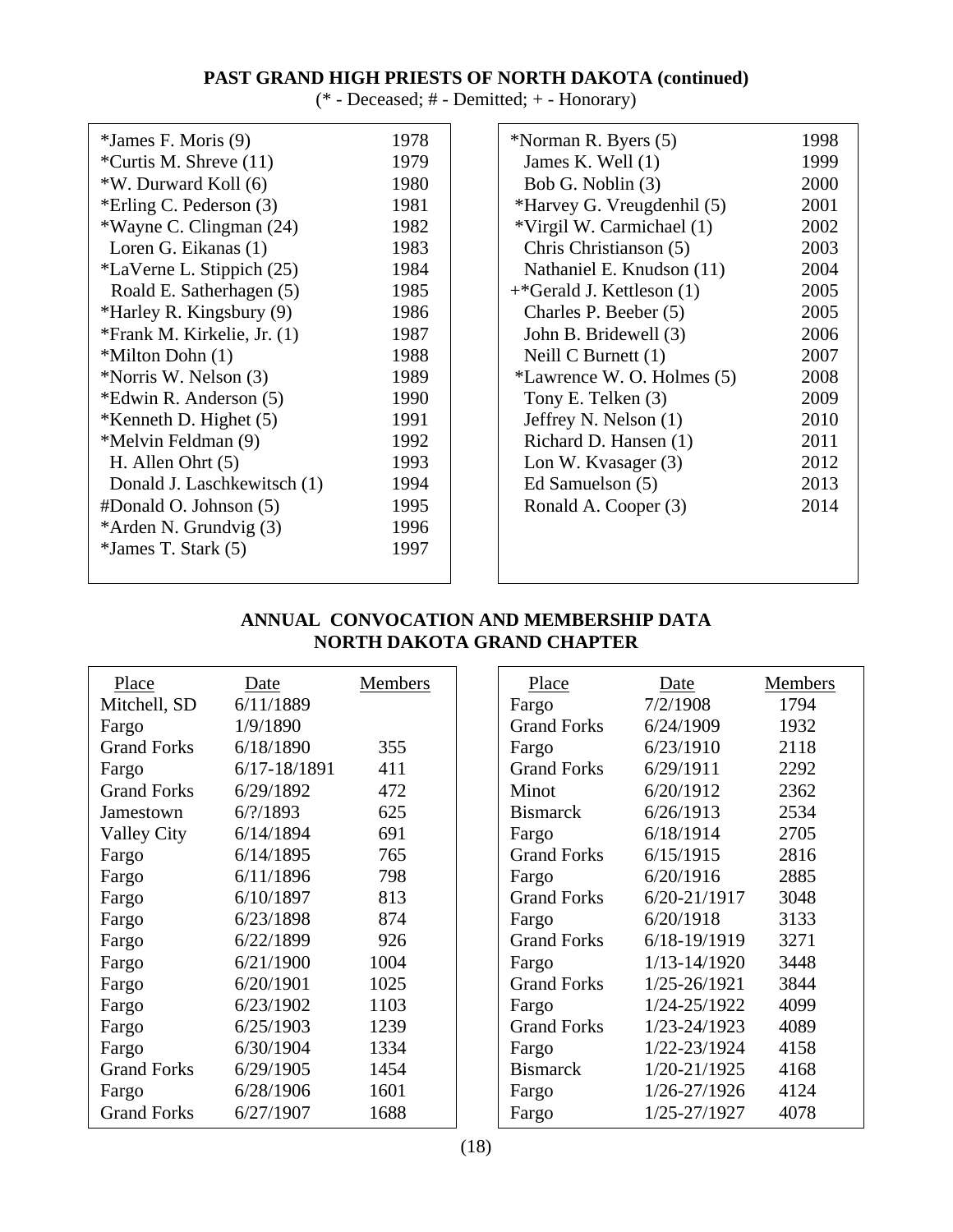# **ANNUAL CONVOCATION AND MEMBERSHIP DATA NORTH DAKOTA GRAND CHAPTER (continued)**

| Place              | Date             | Members | Place              | Date              | Members |
|--------------------|------------------|---------|--------------------|-------------------|---------|
| Fargo              | 1/24-25/1928     | 4020    | Dickinson          | 3/21-22/1975      | 2186    |
| Fargo              | 1/22-23/1929     | 3948    | Mandan             | 3/26-27/1976      | 2139    |
| Fargo              | 1/28-29/1930     | 3854    | Minot              | 3/25-26/1977      | 2139    |
| Fargo              | 1/27-28/1931     | 3675    | Jamestown          | $3/31 - 4/1/1978$ | 2109    |
| Fargo              | 1/26-27/1932     | 3466    | <b>Grand Forks</b> | 3/23-24/1979      | 2083    |
| Fargo              | 1/24-25/1933     | 3097    | Dickinson          | 3/26-27/1980      | 2050    |
| Fargo              | 1/23-24/1934     | 2850    | Fargo              | 3/27-28/1981      | 2051    |
| Fargo              | 1/22-23/1935     | 2640    | <b>Grand Forks</b> | 3/18-19/1982      | 1970    |
| Fargo              | 1/21-22/1936     | 2366    | <b>Bismarck</b>    | 3/24-25/1983      | 1930    |
| <b>Grand Forks</b> | 1/26-27/1937     | 2274    | <b>Bismarck</b>    | $4/5 - 6/1984$    | 1867    |
| Fargo              | 1/25-26/1938     | 2189    | <b>Bismarck</b>    | 3/21-22/1985      | 1810    |
| Fargo              | 1/24-25/1939     | 2060    | Fargo              | 4/10-11/1986      | 1732    |
| Fargo              | 1/23-24/1940     | 2002    | Fargo              | 3/27-28/1987      | 1640    |
| Fargo              | 1/21-22/1941     | 1942    | Jamestown          | 3/25-26/1988      | 1554    |
| Fargo              | 1/20-21/1942     | 1889    | <b>Bismarck</b>    | 3/30-31/1989      | 1451    |
| Fargo              | 1/19-20/1943     | 1836    | Fargo              | 3/29/1990         | 1392    |
| Fargo              | 1/18-19/1944     | 1886    | <b>Grand Forks</b> | 4/18-19/1991      | 1324    |
| Fargo              | 1/16-17/1945     | 2056    | Fargo              | $4/2 - 3/1992$    | 1282    |
| Fargo              | 1/15-16/1946     | 2251    | Fargo              | $4/1 - 2/1993$    | 1216    |
| Fargo              | 1/21-22/1947     | 2363    | <b>Bismarck</b>    | 3/24-26/1994      | 1117    |
| Fargo              | 1/20-21/1948     | 2523    | <b>Bismarck</b>    | 3/30-31/1995      | 1079    |
| Fargo              | 1/19/1949        | 2620    | Fargo              | 3/28-29/1996      | 1018    |
| Fargo              | 3/14-15/1951     | 2841    | Jamestown          | 4/17-18/1997      | 987     |
| Fargo              | 3/12-13/1952     | 2870    | <b>Bismarck</b>    | $4/2 - 3/1998$    | 946     |
| Devils Lake        | 3/11-12/1953     | 2854    | Fargo              | 3/26/1999         | 917     |
| Minot              | 3/10-11/1954     | 2909    | Fargo              | $4/13 - 15/2000$  | 856     |
| Jamestown          | 3/9-10/1955      | 2915    | <b>Grand Forks</b> | $4/6 - 7/2001$    | 774     |
| Fargo              | $3/14 - 15/1956$ | 2900    | <b>Bismarck</b>    | 3/22-23/2002      | 710     |
| Mandan             | 3/13-14/1957     | 2848    | Mandan             | 3/28-29/2003      | 663     |
| Jamestown          | 3/12-13/1958     | 2808    | Mandan             | 3/19-20/2004      | 581     |
| Devils Lake        | 3/12-13/1959     | 2763    | Mandan             | 3/18-19/2005      | 502     |
| <b>Grand Forks</b> | 3/17-18/1960     | 2742    | Fargo              | 3/24-25/2006      | 477     |
| Wahpeton           | 3/9-10/1961      | 2797    | Mandan             | 3/23-24/2007      | 433     |
| Devils Lake        | 3/29-30/1962     | 2741    | Fargo              | 3/14-15/2008      | 418     |
| Jamestown          | 3/28-29/1963     | 2709    | Mandan             | 3/27-28/2009      | 388     |
| Dickinson          | 3/25-26/1965     | 2619    | Fargo              | 3/26-27/2010      | 361     |
| Jamestown          | 3/24-25/1966     | 2589    | <b>Grand Forks</b> | $4/15 - 16/2011$  | 342     |
| Mandan             | 3/30-31/1967     | 2569    | Mandan             | 4/20-21/2012      | 315     |
| Dickinson          | 3/29-30/1968     | 2579    | <b>Grand Forks</b> | 4/19-20/2013      | 309     |
| Carrington         | 3/21-22/1969     | 2541    | Fargo              | 4/25-26/2014      | 302     |
| Fargo              | 3/20-21/1970     | 2488    | Jamestown          | 4/17-18/2015      | 295     |
| Mandan             | 3/19-20/1971     | 2376    |                    |                   |         |
| Devils Lake        | 3/17-18/1972     | 2324    |                    |                   |         |
| Jamestown          | 3/23-24/1973     | 2292    |                    |                   |         |
| Grafton            | 3/22-23/1974     | 2212    |                    |                   |         |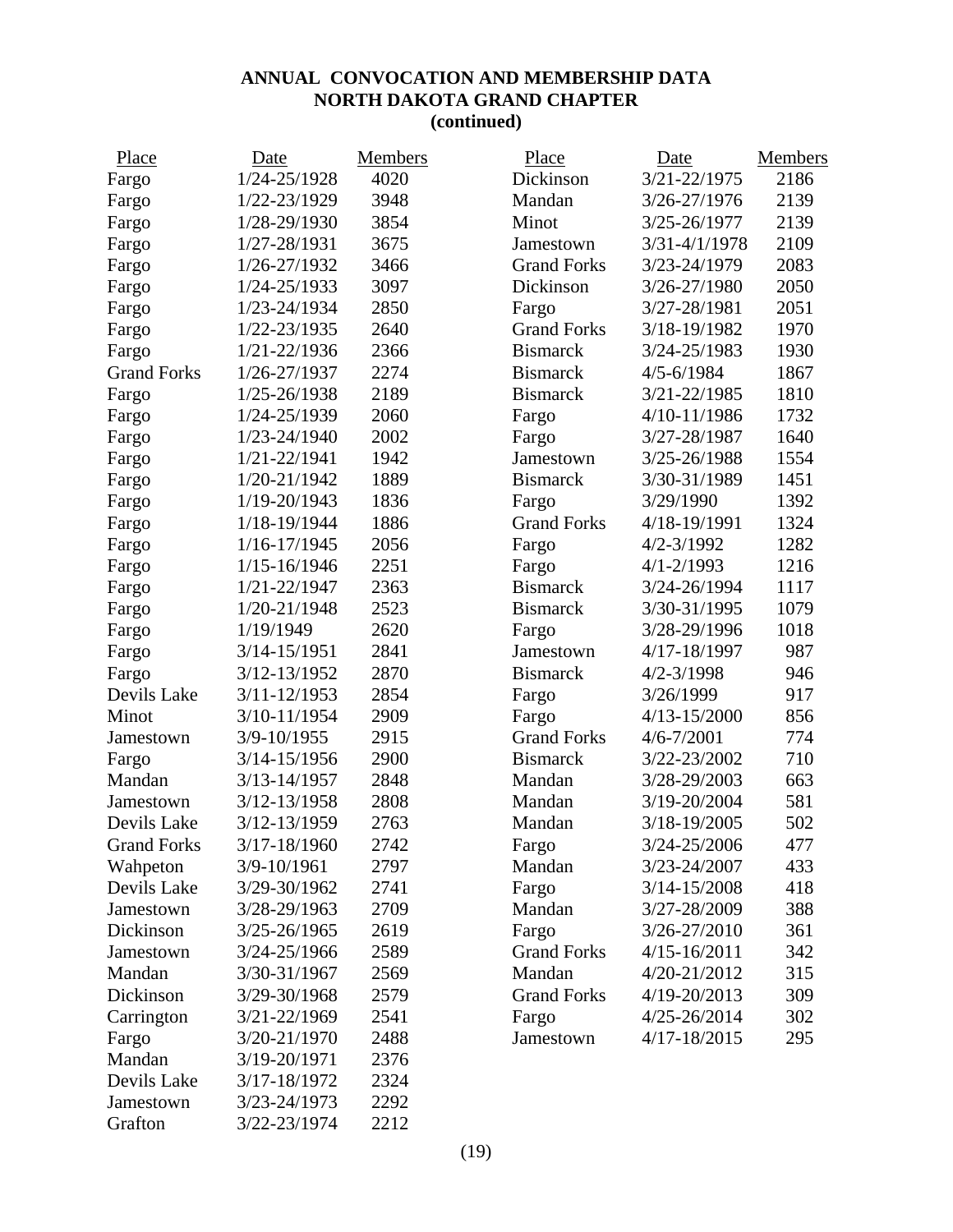#### **GRAND REPS NEAR NORTH DAKOTA AND OTHER GRAND CHAPTERS**<br>Grand Reps near North Dakota<br>Grand Chapter<br>Grand Reps near other Gr Chap **Grand Reps near other Gr Chapters**

#### **UNITED STATES**

| Herbert D. Johnson                | Alabama              | Brady E. McCullough              |
|-----------------------------------|----------------------|----------------------------------|
| PO Drawer J                       |                      | PO Box 5                         |
| Northwood ND 58267                |                      | Eva AL 35621                     |
| Ross D. Mushik                    | Alaska               | Oscar Johnson                    |
| 508 15th St NE                    |                      | PO Box 43                        |
| Mandan ND 58554                   |                      | Wasilla AK 99687                 |
| Nelse Grundvig                    | Arizona              | Kenneth L. Pfulb                 |
| 9418 Ancient Oak Ln               |                      | PO Box 43                        |
| Verona WI 53593                   |                      | Winslow AZ 86047                 |
| Drew Combs                        | Arkansas             | P. Richard Gambill               |
| 1706 N 6th St                     |                      | 1769 CR 342                      |
| Bismarck ND 58501                 |                      | Jonesboro AR 72401-0414          |
| Edward L. Choate                  | California           | Milton M. Abbot, Jr.             |
| 2118 E Charles St                 |                      | 13348 Eagle Ln                   |
| Republic MO 65738                 |                      | Kinleyville CA 95521             |
| Mark J. Motis                     | Colorado             | <b>Martin Elmore</b>             |
| 701 B Ave S                       |                      | 5231 11 <sup>th</sup> St W #1509 |
| Minnewaukan ND 58351              |                      | Greeley CO 80634                 |
| Jeffrey N. Nelson                 | Connecticut          | Richard V. Travis                |
| 3112 Tyler Parkway                |                      | 15 Greenridge Dr                 |
| Bismarck ND 58503                 |                      | Brookfield CT 06804-3613         |
| Cory R. Lien                      | Delaware             | James G. Horn                    |
| 1434 15th St S                    |                      | 19 Sussex Drive                  |
| Grand Forks ND 58201              |                      | Lewes DE 19958-1506              |
| Carl G. Harkins, Jr.              | District of Columbia | Thomas K. Staples                |
| 8112 Hosta Way                    |                      | 20 Little St                     |
| Ft Worth TX 76123                 |                      | Fredericksburg VA 22405          |
| Raymond E. Dunham                 | Florida              | Darryl A. D'Angina               |
| 5011 Belmont Rd                   |                      | 3146 Laurel Grove South          |
| Grand Forks ND 58201              |                      | Jacksonville FL 32218            |
| Richard D. Hansen                 | Georgia              | J. Willard Register              |
| 2801 40 <sup>th</sup> Ave SE #104 |                      | PO Box 1177                      |
| Mandan ND 58554                   |                      | Columbus GA 31902                |
| Roald Satherhagen                 | Hawaii               | David N. Kaohelaulii             |
| 229 19th Ave N                    |                      | PO Box 17592                     |
| Fargo ND 58102-2352               |                      | Honolulu HI 96817                |
| Bob G. Noblin                     | Idaho                | Theodore A. Fricke               |
| 1720 Belmont Rd                   |                      | 1292 Cerramar Ct                 |
| Grand Forks ND 58201              |                      | Eagle ID 83616                   |
| Donald J. Laschkewitsch           | Illinois             | James Albsmeyer                  |
| 1810 7th St N                     |                      | <b>RR 2 Box 411</b>              |
| Bismarck ND 58501                 |                      | Payson IL 62360                  |
| <b>Troy Eck</b>                   | Indiana              | W. Kris Phillips                 |
| 1026 Haggard Dr                   |                      | PO Box 207                       |
| Clarksville TN 37043              |                      | Greencastle IN 46135             |
| E.F. "Ted" Bolte                  | Iowa                 | Harley E. Holm                   |
| 1601 University Ave W             |                      | <b>RR 1 Box 106</b>              |
| Minot ND 58703                    |                      | Stockport IA 52651               |
| John K. Grubb                     | Kansas               | <b>B.</b> Harold Barnett         |
| PO Box 642                        |                      | 1756 CR 2000                     |
| Tioga ND 58852                    |                      | Caney KS 67333                   |
|                                   |                      |                                  |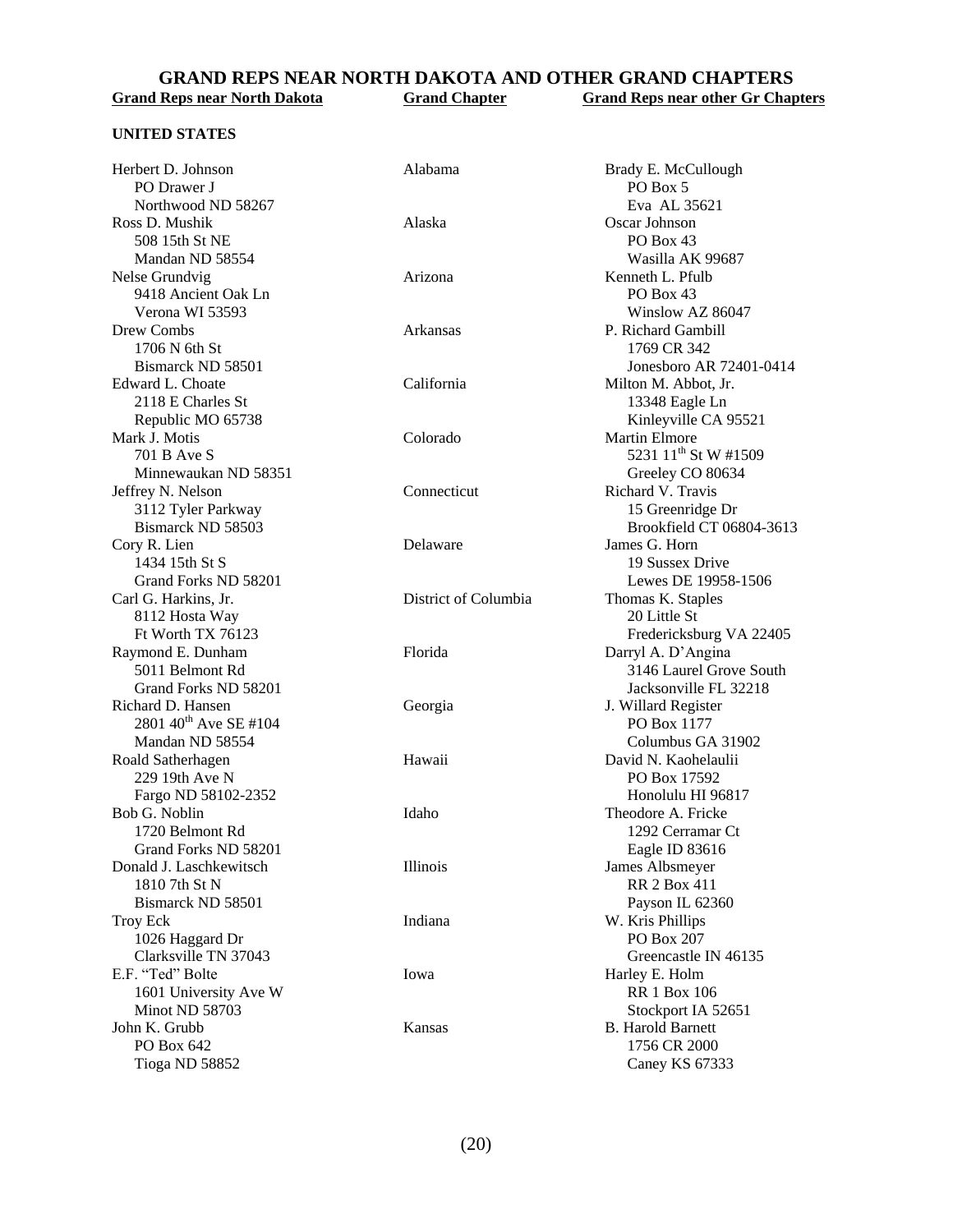# **GRAND REPS NEAR NORTH DAKOTA AND OTHER GRAND CHAPTERS**

**(Continued)**

| <b>Grand Reps near North Dakota</b>                                                                             | <b>Grand Chapter</b> | <b>Grand Reps near other Gr Chapters</b>                                        |
|-----------------------------------------------------------------------------------------------------------------|----------------------|---------------------------------------------------------------------------------|
| <b>UNITED STATES</b>                                                                                            |                      |                                                                                 |
| Tony E. Telken<br>2642 Augusta Dr                                                                               | Kentucky             | Edgar A. Rockwell, Jr.<br><b>RR1</b> Box 406                                    |
| Grand Forks ND 58201<br>Loren G. Eikanas<br>1613 Porter Ave                                                     | Louisiana            | Hickory KY 42051<br>James G. Moore<br>1111 Flanagan Rd                          |
| Bismarck ND 58501-2810<br>Louis I. Larson<br>2214 7th St N                                                      | Maine                | West Monroe LA 71291<br>Ellis E. Small<br>PO Box 84                             |
| Fargo ND 58102<br>Donavan J. Eck<br>316 E Capitol Ave                                                           | Maryland             | Whiting ME 04691<br>James W. Webster<br>6118 Marglen Ave                        |
| Bismarck ND 58501-1776<br>Ronald L. Penfold<br>411 11 <sup>th</sup> St NW                                       | Massachusetts        | Baltimore MD 21224<br>Eric Frye Bergengren<br>7 Dennison Street                 |
| Minot ND 58703-2156<br>Bob G. Noblin<br>1720 Belmont Rd                                                         | Michigan             | Gloucester MA 01930<br>Charles E. Stewart<br><b>Box 125</b>                     |
| Grand Forks ND 58201-7311<br><b>Timothy Ramsdell</b><br>915 32 <sup>nd</sup> Ave S Apt 106<br>Moorhead MN 56560 | Minnesota            | Newport MI 48166-0125<br>Stanley D. Morrill<br>621 E Fir Ave                    |
| Andrew R. Caylor<br>PO Box 449<br>Washburn ND 58577-0449                                                        | Mississippi          | Fergus Falls MN 56537<br>George Saxon<br>521 A Cook St<br>Philadelphia MS 39350 |
| George H. Vettel<br>3201 20 <sup>th</sup> St S Apt 225<br>Fargo ND 58104                                        | Missouri             | Ralph S. Cantrell, Jr.<br>686 NE Clubhouse Dr<br>Lee's Summit MO 64086          |
| James Stippich<br>PO Box 670<br>Hettinger ND 58639                                                              | Montana              | Hugh H. Willson<br>PO Box 248<br>Ryegate MT 59074                               |
| Merle L. Huhner<br>PO Box 9544<br>Fargo ND 58106                                                                | Nebraska             | Gail Twining<br>329 South 7 <sup>th</sup> Street<br>Tekamah NE 68061-1483       |
| Daniel B. Gartner<br>115 Hwy 38<br>Alice ND 58031                                                               | Nevada               | Claes Harde<br>PO Box 109946<br>Reno NV 89510                                   |
| Ed Samuelson, Jr.<br>832 6 <sup>th</sup> Ave E<br>West Fargo ND 58078                                           | New Hampshire        | Roland Young, Jr.<br>RR 5, 70 Ridge Rd<br>Nashua NH 03060                       |
| Merle L. Huhner<br>3001 34th Ave S #1128<br>Fargo ND 58104-5115                                                 | New Jersey           | Edwin E. Beaver                                                                 |
| Craig A. Ramsdell<br>924 9 <sup>th</sup> Ave N<br>Moorhead MN 56560                                             | New Mexico           | Kermit K. Schauer<br>675 Farney Lane<br>Las Cruces NM 88005-3314                |
| David Bickel<br>613 West Ave C                                                                                  | New York             | David C. Stanley<br>45 6th St                                                   |
| Bismarck ND 58501<br>Roger A Schmitz<br>619 $9^{th}$ St S<br>Grand Forks ND 58201                               | North Carolina       | Waterford NY 12188<br>Fred Whitty<br>407 W Wilson Creek Dr<br>New Bern NC 28562 |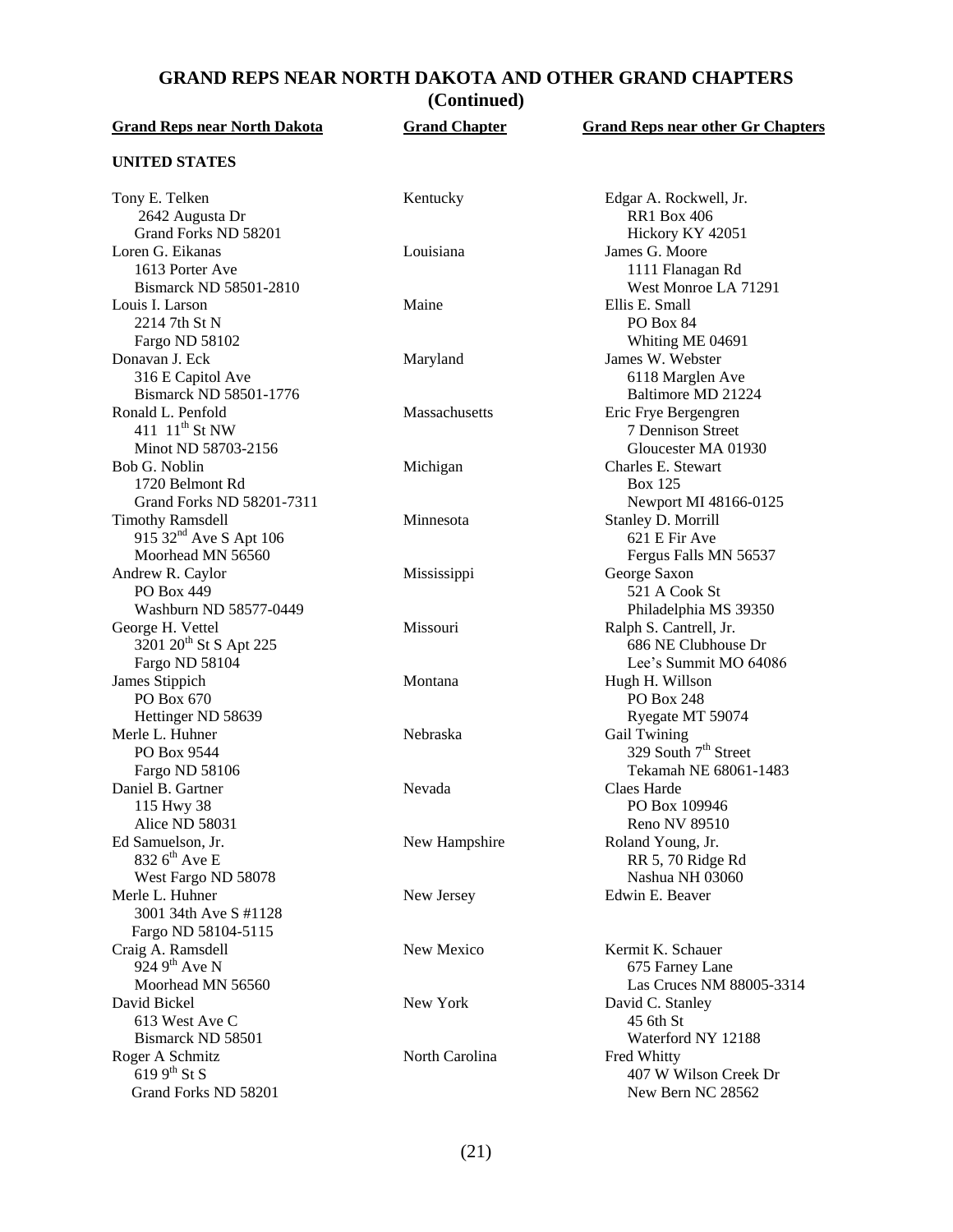# **GRAND REPS NEAR NORTH DAKOTA AND OTHER GRAND CHAPTERS**

**(Continued)**

| <b>Grand Reps near North Dakota</b>                              | <b>Grand Chapter</b>                            | <b>Grand Reps near other Gr Chapters</b>                              |
|------------------------------------------------------------------|-------------------------------------------------|-----------------------------------------------------------------------|
| <b>UNITED STATES</b>                                             |                                                 |                                                                       |
| Charles A. Richter<br>304 Central Ave<br>New Rockford ND 58356   | Ohio                                            | Louis S. VanSlyck<br>770 Stinson Drive<br>Columbus OH 43214           |
| James K. Well<br>1014 Constitution Dr<br>Bismarck ND 58501-1941  | Oklahoma                                        | Bobby L. Carter<br>PO Box 326<br>Tecumseh OK 74873                    |
| James B. Hallen<br>603 N 4th<br>Hettinger ND 58639               | Oregon                                          | Dannie Adamson<br>502 Roosevelt St<br>Oregon City OR 97045            |
| Neill C Burnett<br>1002 Arthur Dr<br>Bismarck ND 58501           | Pennsylvania                                    | Harold L. Knappenberger, Jr.<br>307 Locust Ave<br>Washington PA 15301 |
|                                                                  | Rhode Island &<br><b>Providence Plantations</b> | Robert Ray Maddix<br>16 Coyle Avenue #2<br>Pawtucket RI 02860-1123    |
| Andrew R. Caylor<br><b>PO Box 449</b><br>Washburn ND 58577-0449  | South Carolina                                  | Charles E. Mackey<br>209 E Richland St<br>Kershaw SC 29067            |
| Fred G. Larson<br>506 F Ave West<br>Bismarck ND 58501-3427       | South Dakota                                    | George Emmett Bauder<br>8020 Alfalfa Ct<br>Rapid City SD 57702        |
| Raymond M. Hornung<br>50042 Leek Lake Dr<br>Vergas MN 56587-9433 | Tennessee                                       | Spence C. Meyers<br>384 Strader Rd<br>Powell TN 37849                 |
| Charles P. Beeber<br>1726 14½ St S<br>Fargo ND 58103             | Texas                                           | W. David Melear<br>7 Thunderbird Ln<br>Canyon TX 79015                |
| Ivan H. Hamilton<br>15317 Saratoga St<br>Omaha NE 86116          | Utah                                            | Michael D. Cannon<br>164 Pebblewood Ln<br>Centerville UT 84014        |
| Quentin Christman<br>941 Oxbow Ct<br>Grand Forks ND 58201        | Vermont                                         | Alan C. Rogers<br>6 Kinney Pl<br><b>Barre VT 05641</b>                |
| Dale V. Sandstrom<br>1748 Pinto Pl<br>Bismarck ND 58501          | Virginia                                        | John W. Bullach, Jr.<br>6819 Williamsburg Blvd<br>Arlington VA 22213  |
| Lonnie Stippich<br>PO Box 670<br>Hettinger ND 58639              | Washington                                      | Milton R. Benson<br>19311 SE 416th<br>Enumclaw WA 98022               |
| Ronald A. Cooper<br>4950 Curran Ct<br>Grand Forks ND 58201       | West Virginia                                   | James K. Coleman<br>205 Echols Lane<br>Lewisburg WV 24901             |
| Armun D. Jones<br>600 S Mission Rdg Rd<br>Colby KS 67701-3255    | Wisconsin                                       | Wm E. Westergaard<br>719 Northern Ave<br>Green Bay WI 54305           |
| Zachary Steele<br>306 $6^{th}$ Ave E<br>West Fargo ND 58078      | Wyoming                                         | Gregory K. Shiek<br>1807 Paintbrush Dr<br>Sheridan WY 82801           |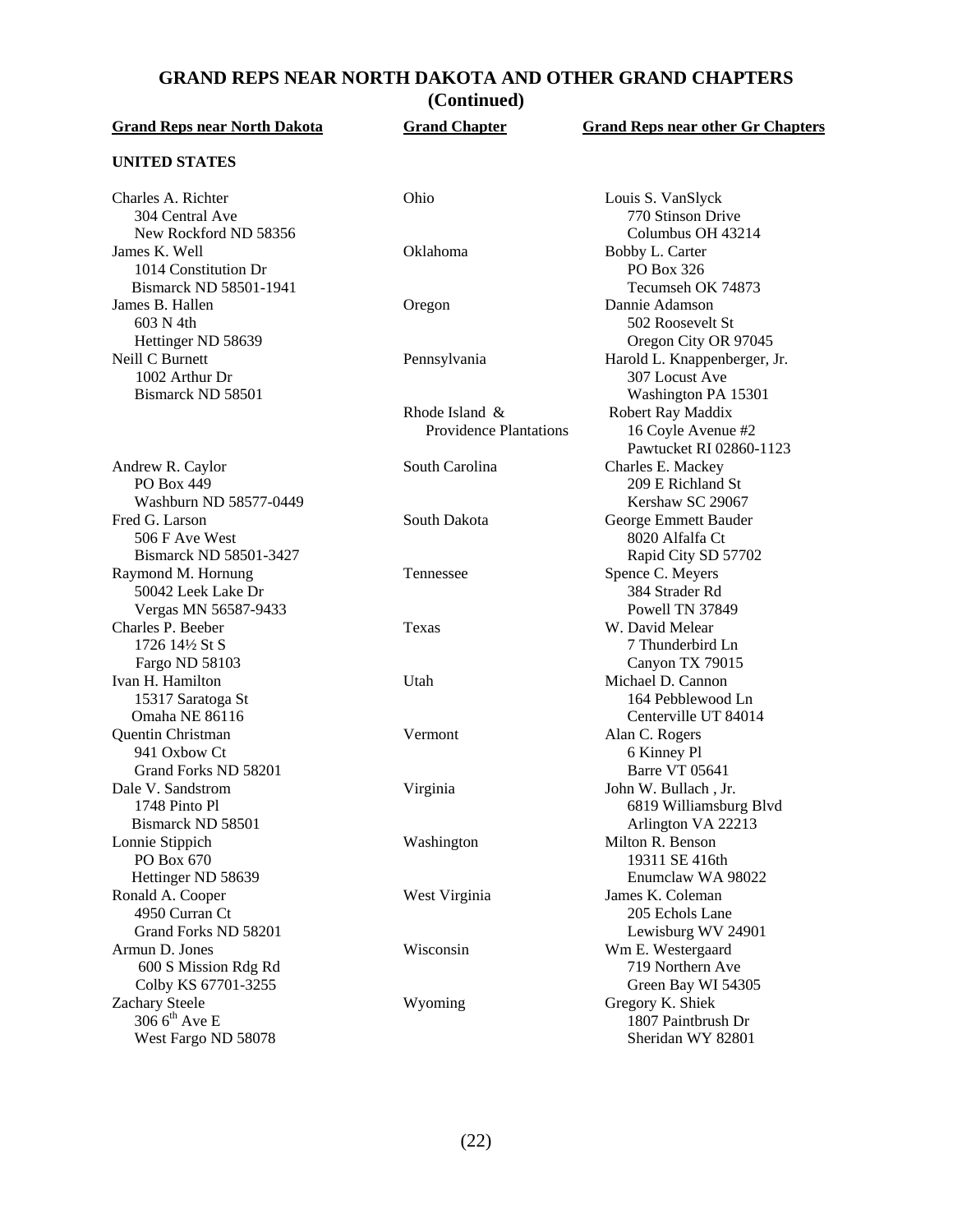## **GRAND REPS NEAR NORTH DAKOTA AND OTHER GRAND CHAPTERS**

**(Continued)**

| <b>Grand Reps near North Dakota</b> | <b>Grand Chapter</b> | <b>Grand Reps near other Grand Chapters</b> |
|-------------------------------------|----------------------|---------------------------------------------|
| <b>CANADA</b>                       |                      |                                             |
| David A. Hanson                     | Alberta              | David E. Boone                              |
| 902 19th St NE                      |                      | 33227 Huggard Road                          |
| Jamestown ND 58401                  |                      | Calgary AB T3Z 2C4                          |
| Nathaniel E. Knudson                | British Columbia     | A.R. Kurt Wensler                           |
| PO Box 266                          |                      | 10180 Manor Dr                              |
| Killdeer ND 58640-0266              |                      | Chilliwack BC V2P 5Y7                       |
| L. Keith Winks                      | Ontario              | Howard E. (Ted) Brown                       |
| 804 3rd Ave NE                      |                      | RR <sub>1</sub>                             |
| Mandan ND 58554                     |                      | Kincardine, ON N2Z 2X3                      |
| John B. Bridewell                   | Manitoba             | Stanley F. Johnson                          |
| 7551 25th St S                      |                      | 119 5th St SE                               |
| Grand Forks ND 58201                |                      | Portage La Prairie MB                       |
| Hugh R. Campbell                    | New Brunswick        | David D. Dalzell                            |
| 1910 38 <sup>th</sup> St S          |                      | 73 Bancroft Point Rd                        |
| Grand Forks ND 58201                |                      | <b>Grand Manan NB</b>                       |
| H. Allen Ohrt                       | Newfoundland         | Neville Burt                                |
| 2812 27th St SW                     | and Labrador         | 10 Lindberg St                              |
| Fargo ND 58103-5033                 |                      | Gander NF A1V 2L8                           |
| H. Allen Ohrt                       | Nova Scotia          | George I.H. Mason, Apt 4                    |
| 2812 27th St SW                     |                      | 40 Meadowpark Haven Cres                    |
| Fargo ND 58103-5033                 |                      | Hunter River PEI C0A 1N0                    |
| George B. Fincke                    | Saskatchewan         | <b>Jack Colenutt</b>                        |
| 1902 Centre Square                  |                      | $2871\ 23^{rd}$ Ave                         |
| Moorhead MN 56560                   |                      | Regina, SK S4S 1E7                          |
| Adam E. Fedler                      | Quebec               | Michel Anto                                 |
| PO Box 876                          |                      | 40 rue des Bocages                          |
| Tioga ND 58852                      |                      | Laval QC H7W 4Y9                            |

#### **OTHER FOREIGN JURISDICTIONS**

| Martin R. Bless<br>1833 N Washington<br>Bismarck ND 58501 | Belgium | Pierre Noel<br>rue Maurice Willmote<br>55B-1060 Brussels, Belgium |
|-----------------------------------------------------------|---------|-------------------------------------------------------------------|
| James Stokke                                              | Finland | Eero Lindström                                                    |
| PO Box 1707                                               |         | Uusikatu 3 A 4                                                    |
| Williston ND 58801                                        |         | FIN-21100 Naantali, Finland                                       |
| <b>Charles Beeber</b>                                     | France  | Emanuel Drapanski                                                 |
| 1726 14 1/2 St S                                          |         |                                                                   |
| Fargo ND 58103                                            |         | Paris, France                                                     |
| Gerald G. Payne                                           | Germany | Michael Gaynor                                                    |
| 332 $6^{th}$ St                                           |         | c/o Grand Secretary                                               |
| Emerado ND 58228                                          |         | Goerdeler Str 2a                                                  |
|                                                           |         | D-65197 Weisbaden, Germany                                        |
| Lon W. Kvasager                                           | Greece  | George Zekos                                                      |
| 627 $24^{th}$ Ave S                                       |         | 2 Ephroniou St                                                    |
| Grand Forks ND 58201                                      |         | 116.35 Athens, Greece                                             |
| Charles E. Selberg                                        | India   | G.K. Selvarajan                                                   |
| 324 11th St N                                             |         | Plot No. 3 (Old No. 381)                                          |
| Moorhead MN 56560                                         |         | East Main Road,                                                   |
|                                                           |         | Annanagar Western Extension,                                      |
|                                                           |         | Chennai-600 101, India                                            |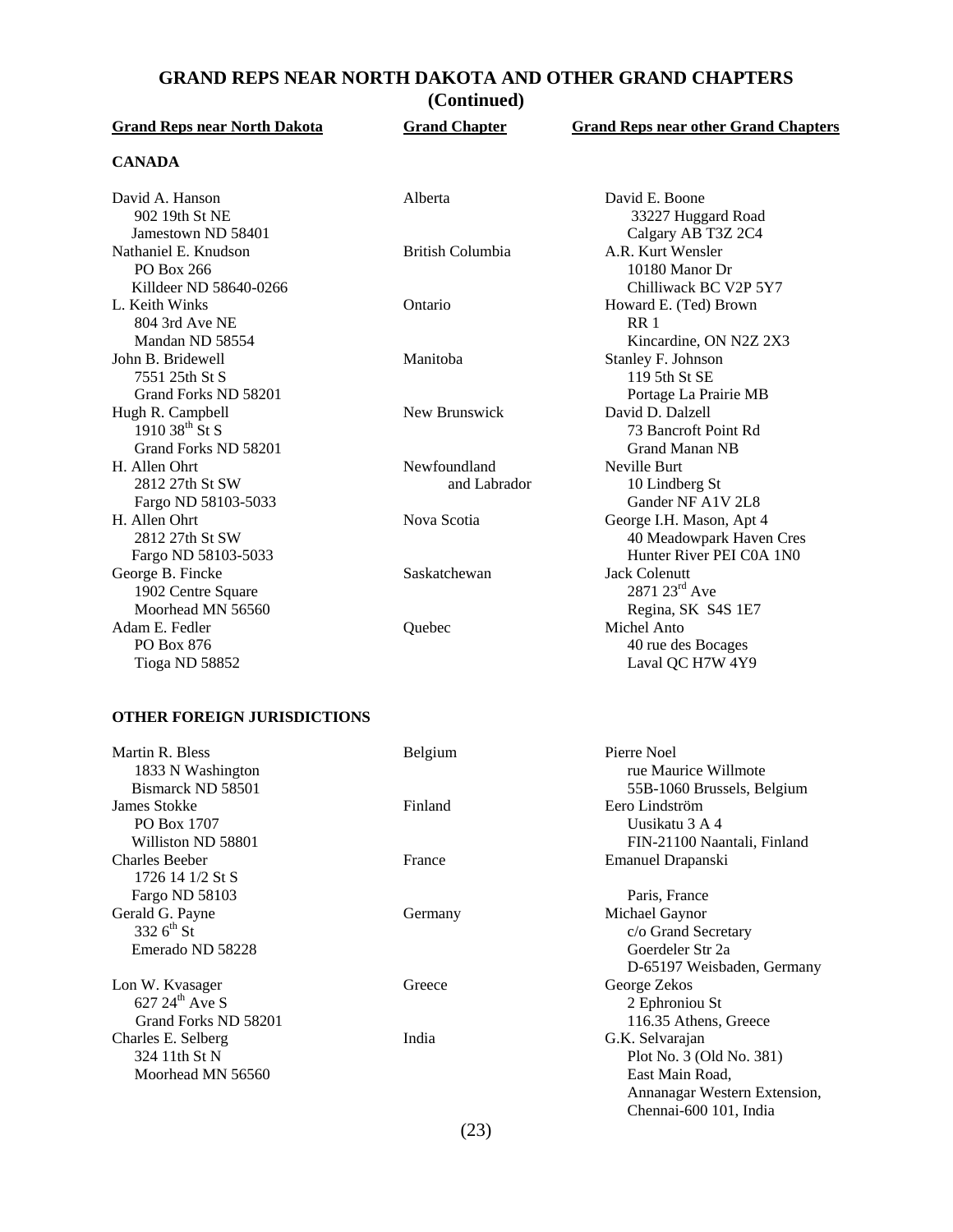# **GRAND REPS NEAR NORTH DAKOTA AND OTHER GRAND CHAPTERS (Continued)**

| <b>Grand Reps near North Dakota</b>                                                           | <b>Grand Chapter</b>                | <b>Grand Reps near other Grand Chapters</b>                                                                                                                |  |
|-----------------------------------------------------------------------------------------------|-------------------------------------|------------------------------------------------------------------------------------------------------------------------------------------------------------|--|
| <b>OTHER FOREIGN JURISDICTIONS (Continued)</b>                                                |                                     |                                                                                                                                                            |  |
| George Kwitka<br>PO Box 2205<br>Bismarck ND 58504                                             | Ireland                             | John Magee<br>Ballymacarrett, Down<br>Ireland                                                                                                              |  |
| Michael R. Bakken<br>720 5th St SE<br>Mayville ND 58257                                       | Israel                              | Eli Mizrachi<br>23 Ovadia St<br>Haifa 34563, Israel                                                                                                        |  |
| Robert K. Muhs, Sr.<br>5925 91 <sup>st</sup> Ave SE<br>Dickey ND 58431-9600                   | Italy                               | Carlo Mascia<br>Via S Giovanni 1001<br>410 Cagliari, Italy                                                                                                 |  |
| Chris Christianson<br>2614 South Bay Dr<br>Fargo ND 58103-5062                                | Mexico                              | J. Jesús Campos Silva                                                                                                                                      |  |
| David U. Collins                                                                              | New South Wales and                 | Douglas B. Heilman                                                                                                                                         |  |
| $2015\ 20^{th}$ St S                                                                          | <b>Australian Capital Territory</b> | PO Box 240                                                                                                                                                 |  |
| Grand Forks ND 58201                                                                          |                                     | Cowra NSW 2794                                                                                                                                             |  |
| Jonathan A. McRoy<br>2350 30th Ave S<br>Grand Forks ND 58201                                  | New Zealand                         | Allen O. Wallis<br>32 Bayfield Rd<br>Anderson Bay, Dunedin                                                                                                 |  |
| <b>Raymond Severson</b><br>405 $22nd$ St S<br>Fargo ND 58103                                  | Philippines                         | Jonathan Edward L. Chua<br>c/o SMC 4 Ricemill<br>National Highway                                                                                          |  |
| Wendel A. VanWechel<br>$2135^{\text{th}}$ Ave SE<br>Mayville ND 58257                         | Portugal                            | General Santos City, Philippines<br>Jose Fernando de Oliveira Costa<br>Rue Costa Pinto, lote 27-1 Esq<br><b>Outeiro</b> dos Cucos<br>Alcabideche, Portugal |  |
| James C. Krohn<br>107 E Bowen Apt 404<br>Bismarck ND 58504                                    | Queensland                          | R.F. (Ron) Donnellan<br>85 Wheeler Circuit<br>Kirwan, Queensland 44817<br>Australia                                                                        |  |
| Rodney Kostelecky<br>627 1st Ave W<br>Dickinson ND 58601                                      | Scotland                            | A.H. McWatt<br>15 Patrick Dr, Shieldhill<br>Falkirk, FK1 2DN, Scotland                                                                                     |  |
| Curtis W. Stofferahn<br>5053 West Elm Ct<br>Grand Forks ND 58201                              | South Australia                     | Peter Roesler<br>2A Inverness Ave<br>Oaklands Park SA 5046                                                                                                 |  |
| Neill C Burnett<br>1002 Arthur Dr                                                             | Switzerland                         | William V. Barton                                                                                                                                          |  |
| Bismarck ND 58501                                                                             | Togo                                | Geneva, Switzerland                                                                                                                                        |  |
| Stanley H. Whicker<br>403 James Ave SE                                                        | Victoria                            | R.J. McLennan                                                                                                                                              |  |
| East Grand Forks MN 56721<br>Curtis W. Stofferahn<br>5053 West Elm Ct<br>Grand Forks ND 58201 | West Australia                      | Kerang, Australia<br>K. MacKinnon<br>$1/14$ Gibney St<br>Dunsborough WA 6281                                                                               |  |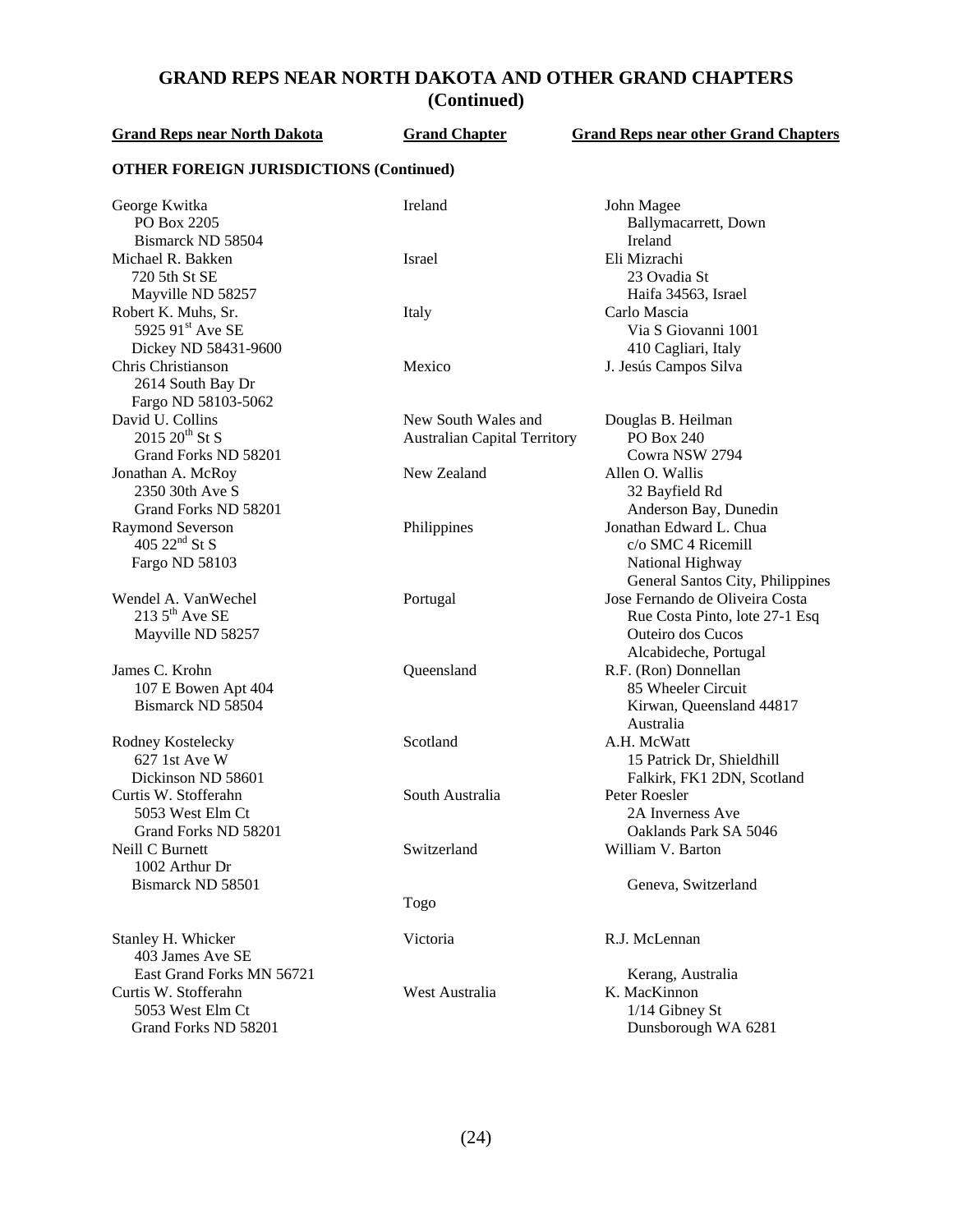# **GRAND SECRETARIES OF GRAND CHAPTERS**

| <b>Grand Chapter</b>                                   | <b>Grand Secretary</b>                                                              | <b>Grand Chapter</b> | <b>Grand Secretary</b>                                                                    |
|--------------------------------------------------------|-------------------------------------------------------------------------------------|----------------------|-------------------------------------------------------------------------------------------|
| Alabama                                                | Hiram O. Williams, Jr.<br>Box 100333<br>Birmingham AL 35210                         | Finland              | Pentti Moisio<br>Kasarmikatu 16D<br>FIN-00130 Helsinki                                    |
| Alaska                                                 | David A. Hunt<br>18606 Little Cape Circle<br>Eagle River AK 99577                   | Florida              | Finland<br>Howard H. Gardner<br>8026 Interbay Blvd                                        |
| Alberta                                                | Marvyn R. Rogers<br>PO Box 1124<br>Athabasca AB T9S 2A9<br>Canada                   | France               | Tampa FL 33616<br>Jean-Pierre Pilorge<br>12 Rue Christine de Piasn<br>75017 Paris, France |
| Argentina                                              | Miquel Bogado<br>Presidente Peron 1242<br>1038 Capital Federal<br>Argentina         | Georgia<br>Germany   | Wade C. Smith<br>811 Mulberry St<br>Macon GA 31201-6726<br><b>Carsten Rinne</b>           |
| Arizona                                                | George E. Weil<br>773 Maple Lane<br>Chino Valley AZ 86323                           |                      | Dietrch-Bonhoeffer Str 11<br>Wilhermsdorf,<br>Germany 91452                               |
| Arkansas<br>Austria                                    | Robert L. Jacksom<br>5617 Applewood<br>N Little Rock AR 72118                       | Greece               | George Biniaris<br>Freemasons Hall 19<br>Acharnon St                                      |
| Belgium                                                | Helmut Ramberger<br>Rauhensteingasse 3<br>A-1010 Vienna, Austria<br>Klaus Greitmann | Hawaii               | 10438 Athens, Greece<br>Gerhart W. Walch<br>1227 Makiki St<br>Honolulu HI 96814-1332      |
|                                                        | 265 Rue Royal<br>B-1030 Brussels<br>Belgium                                         | Idaho                | James L. Curtis<br>4170 Shamrock Ave<br>Boise ID 83713                                    |
| <b>Brazil</b>                                          | Paulo Roberto Curi<br>Rua Sao Vicente, 127<br>Tijuca, 20260-140                     | Illinois             | Richard E. Yena<br>PO Box 1180<br>LaGrange IL 60526-9280                                  |
| <b>British Columbia</b><br>and the Yukon<br>California | Rio de Janeiro RJ, Brazil<br>Ed Wilson<br>35188 Spencer St<br>Abbotsford BC V3G 2E3 | India                | S. Krishnan<br>Freemasons' Hall<br>Janpath, PO Box 681<br>New Delhi 110-001,<br>India     |
|                                                        | Kenneth G. Hope<br>11428 E Artesia Blvd<br>Artesia CA 90701-3872                    | Indiana              | Richard A. Lochner<br>1635 N US Hwy 35                                                    |
| Colorado                                               | Matthew A. Raia<br>1614 Welton St #503<br>Denver CO 80202                           | Iowa                 | Knox IN 46534<br>Robert J. Seiler<br>812 14 <sup>th</sup> Place                           |
| Connecticut                                            | Charles B. Fowler, Jr.<br>525 Stillwater<br>Windsor CT 06095-3842                   | Ireland              | Camanche IA 52730-1204<br>D. Barry Lyons<br>Freemasons' Hall                              |
| Delaware                                               | Franklin R. Townsend<br>908 Bradley Drive<br>Wilmington DE 19808                    | Israel               | 17 Molesworth St<br>Dublin 2, Ireland<br>Eitan Ayalon                                     |
| District of Columbia                                   | Kenneth D. Fuller<br>2622 Mill Race Rd<br>Fredrick MD 21701                         | Italy                | PO Box 33698<br>Tel Aviv 61336, Israel<br>Carlo De Rysky                                  |
| England                                                | James Daniel<br>60 Great Queen St<br>London WC2B 5AZ<br>England                     |                      | V. le Della Liberta<br>4A 1-27100 Pavia, Italy                                            |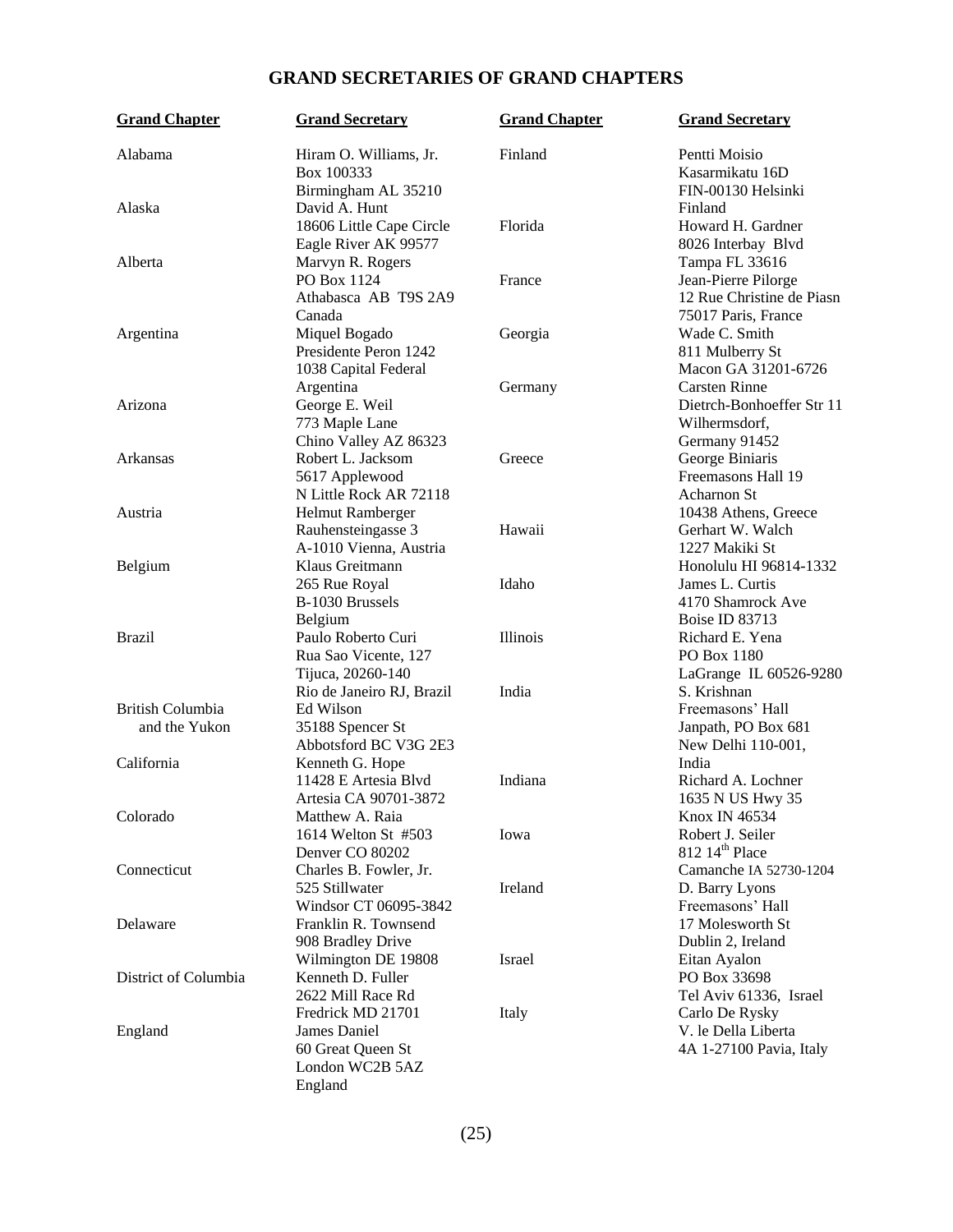# **GRAND SECRETARIES OF GRAND CHAPTERS (Continued)**

| <b>Grand Chapter</b> | <b>Grand Secretary</b>                                                                     | <b>Grand Chapter</b>         | <b>Grand Secretary</b>                                                                      |
|----------------------|--------------------------------------------------------------------------------------------|------------------------------|---------------------------------------------------------------------------------------------|
| Kansas               | Wayne H. Rolff<br>320 SW 8 <sup>th</sup> St                                                | Nevada                       | Russell M. Wilde<br>2321 Meadowbrook Ln                                                     |
| Kentucky             | Topeka KS 66601-1217<br>James G. King, Jr.<br>120 E Main St, Ste 2                         | Newfoundland<br>and Labrador | Carson City NV 89701<br>E.F. Bruce White<br>PO Box 424                                      |
| Louisiana            | Danville KY 40422-1616<br>Timothy J. Riley<br>171 Beckham's Camp Rd                        | New Brunswick                | Springdale NL A0J 1T0<br>Canada<br><b>Michael Crofts</b>                                    |
| Maine                | Ringgold LA 71068<br>Robert D. Chaput<br>29 Hillside Dr                                    |                              | 217 Carrington Lane<br>Fredericton, New Brunswick<br>E3A 5R6 Canada                         |
| Manitoba             | Hampden ME 04444<br>James J. Barratt<br>113-2145 Pembina Hwy                               | New Hampshire                | Dennis A. Sheridan<br>PO Box 621<br>Littleton NH 03561                                      |
| Maryland             | Winnipeg MB R3T 5S9<br>Canada<br>Vernon H. Huebschman<br>1 Playfield St                    | New Jersey<br>New Mexico     | Emil P. Busko<br>10 Woodmill Drive<br>Clementon NJ 08021-5006<br>Dion A. Newhouse           |
| Massachusetts        | Baltimore MD 21222-4557<br>Robert C. Corr<br>186 Tremont St, Rm 405                        | New South Wales              | 4904 Deborah Ave<br>Albuquerque NM 87120<br>John S. Williams                                |
| Mexico               | Boston MA 02111-1096<br>Eduardo Velasco Briceno<br>Ave La Paz 2530, c.p. 44100             |                              | Box 134 Petersham<br>2049 New South Wales<br>Australia                                      |
| Michigan             | Guadalahara, Jal, Mexico<br>Robert E. Cooper<br>233 E Fulton St                            | New York                     | James W. Hemstrought, Jr.<br>New York Masonic Home<br>2150 Bleecker St                      |
| Minnesota            | Grand Rapids MI 49503<br>Gary A. Odegard<br>11501 Masonic Home Dr                          | New Zealand                  | <b>Utica NY 13501</b><br>Robert S. Jaray<br>PO Box 254                                      |
| Mississippi          | Bloomington MN 55437<br>Micky P. McMahan<br>PO Box 1030                                    | North Carolina               | Waikanae 5250<br>New Zealand<br>Robert A. Schafer                                           |
| Missouri             | Meridian MS 39302-1030<br>Russell S. Hanson<br>107 S Williams St                           | North Dakota                 | PO Box 17212<br>Raleigh NC 27619<br>Merle L. Huhner                                         |
| Monaco               | Fayette MO 65248-1017<br>Bernard Saglia<br>c/o Ercole Maestro<br>1 boulevard de Belgigue   | Nova Scotia                  | PO Box 9544<br>Fargo ND 58106-9544<br>Fred W. Richard<br>692 Crowes Mill Rd, RR#1           |
| Montana              | MC 98000<br>Principaute, Monaco<br>Roger E. Cathel<br>PO Box 1131                          | Ohio                         | Belmont, Nova Scotia<br><b>BOM 1CO Canada</b><br>Dale G. Ray, Jr.<br>Alexander Commons #401 |
| Nebraska             | Great Falls MT 59403<br>Bruce T. Anderson<br>PO Box 22988                                  | Oklahoma                     | 564 W Tuscarawas Ave<br>Barberton OH 44203<br>Gary A. Davis                                 |
| Netherlands          | Lincoln NE 68542-2988<br>A.H. (Tom) Kruis<br>Ordesecretariaat HKG<br>Van Beuningenhaven 98 | Ontario                      | PO Box 1223<br>Drumright OK 74030<br>Richard James Jackson<br>361 King St W                 |
|                      | 2993 E.J. Barendrecht<br>Holland                                                           | Oregon                       | Hamilton ON L8P 1B4<br>Dalvin L. Hollaway<br>PO Box 767                                     |

Canyonville OR 97417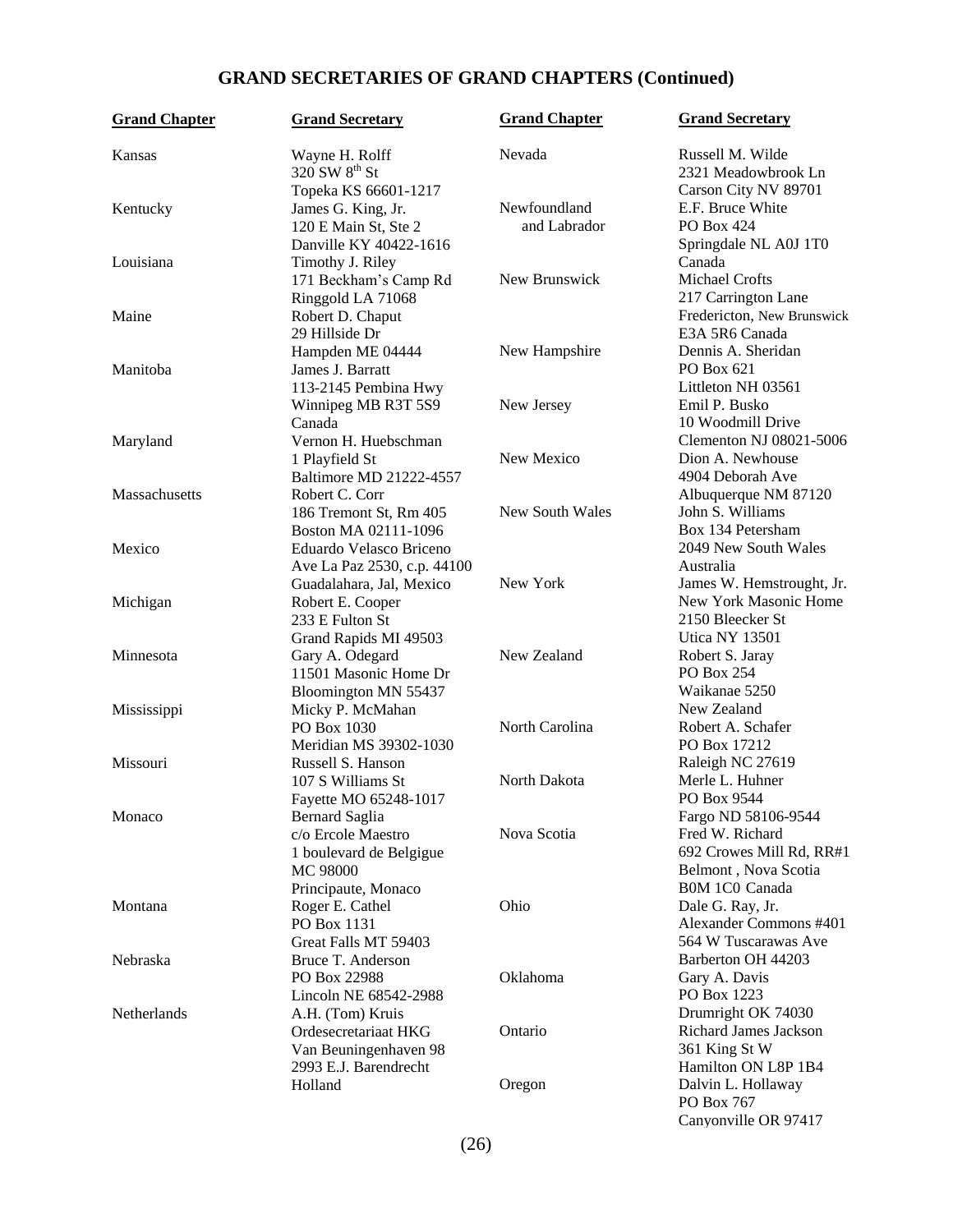# **GRAND SECRETARIES OF GRAND CHAPTERS (Continued)**

| <b>Grand Chapter</b>                            | <b>Grand Secretary</b>                    | <b>Grand Chapter</b> | <b>Grand Secretary</b>                          |
|-------------------------------------------------|-------------------------------------------|----------------------|-------------------------------------------------|
| Panama                                          | Alberto Lalo<br>PO Box 0831-1545          | Tennessee            | <b>Rick Hoover</b><br>100 $7^{th}$ Ave N, Ste 3 |
|                                                 | Panama City                               |                      | Nashville TN 37203                              |
|                                                 | Republic of Panama                        | Texas                | Orville L. O'Neill                              |
| Pennsylvania                                    | Richard L. Evans, Jr.                     |                      | PO Box 296                                      |
|                                                 | Masonic Temple<br>One North Broad St      |                      | Waco TX 76703-0296<br>Koa Pittassi              |
|                                                 | Philadelphia PA 19107                     | Togo                 | Domaine des Macons                              |
| Philippines                                     |                                           |                      | Quartier                                        |
|                                                 |                                           |                      | Djidole Boite Postale:                          |
|                                                 |                                           |                      | 106 Lomé, Togo                                  |
|                                                 |                                           | Utah                 | Charles E. Warren                               |
| Portugal                                        | Luis Trindad Santos                       |                      | 3787 E 1200 S                                   |
|                                                 | Rua João Saraiva 34-1                     |                      | Heber City UT 84032                             |
|                                                 | 1700-250 Lisboa                           | Venezuela            | Neptail Boyer                                   |
|                                                 | Portugal                                  |                      | PO Box 751                                      |
| Quebec                                          | <b>Charles Andre Braun</b>                |                      | Valencia, Venezuela                             |
|                                                 | 2295 St Mark St                           | Vermont              | Bruce R. Howard.                                |
|                                                 | Room 404-B                                |                      | 17 Tuttle Meadow Dr                             |
|                                                 | Montreal, QB H3H 2G9                      |                      | Rutland VT 05701                                |
|                                                 | Canada                                    | Victoria             | John C. Williams                                |
| Queensland                                      | John F. France                            |                      | 300Albert St                                    |
|                                                 | PO Box 10272                              |                      | E Melbourne 3002                                |
|                                                 | Brisbane, Queensland,                     |                      | Victoria, Australia                             |
|                                                 | Australia 4000                            | Virginia             | Gordon H. Sprigg, Jr.                           |
| Rhode Island &<br><b>Providence Plantations</b> | Kenneth M. Long                           |                      | 11010 Cross Club Ct                             |
|                                                 | 300 Broadway #403<br>Pawtucket RI 02860   |                      | Providence Forge VA                             |
| Romania                                         | Sebastian Balasescu                       |                      | 23223                                           |
|                                                 | 11 SF Stefan St                           | Washington           | <b>Jeff Bartow</b><br>PO Box 1539               |
|                                                 | Ilfov Peris, Romania                      |                      | Ellensburg WA 98926                             |
| Saskatchewan                                    | Michael Petty                             | West Australia       | Basil J. Green                                  |
|                                                 | RR #7, Box 84                             |                      | PO Box 3107                                     |
|                                                 | Saskatoon, SK S7K 1N2                     |                      | East Perth 6832                                 |
|                                                 | Canada                                    |                      | Western Australia                               |
| Scotland                                        | Grahame J. Smith                          | West Virginia        | Gregory A. Riley, Sr.                           |
|                                                 | 23 St John St                             |                      | 427 West Pike Street                            |
|                                                 | Edinburgh EH8 8DG,                        |                      | Clarksburg WV 26301                             |
|                                                 | Scotland                                  | Wisconsin            | Edward J. Mitchell                              |
| South Australia                                 | Max Atkinson                              |                      | 36275 Sunset Dr                                 |
|                                                 | PO Box 19, Rundle Mall                    |                      | Dousman WI 53118                                |
|                                                 | Adelaide,                                 | Wyoming              | Kenneth M. Badget                               |
| South Carolina                                  | South Australia 5000<br>Johnnie T. Morris |                      | PO Box 653                                      |
|                                                 | PO Box 7463                               |                      | Cowley WY 82420-0653                            |
|                                                 | Columbia SC 29202-7463                    |                      |                                                 |
| South Dakota                                    | George E. Bauder                          |                      |                                                 |
|                                                 | PO Box 9134                               |                      |                                                 |
|                                                 | Rapid City SD 57709                       |                      |                                                 |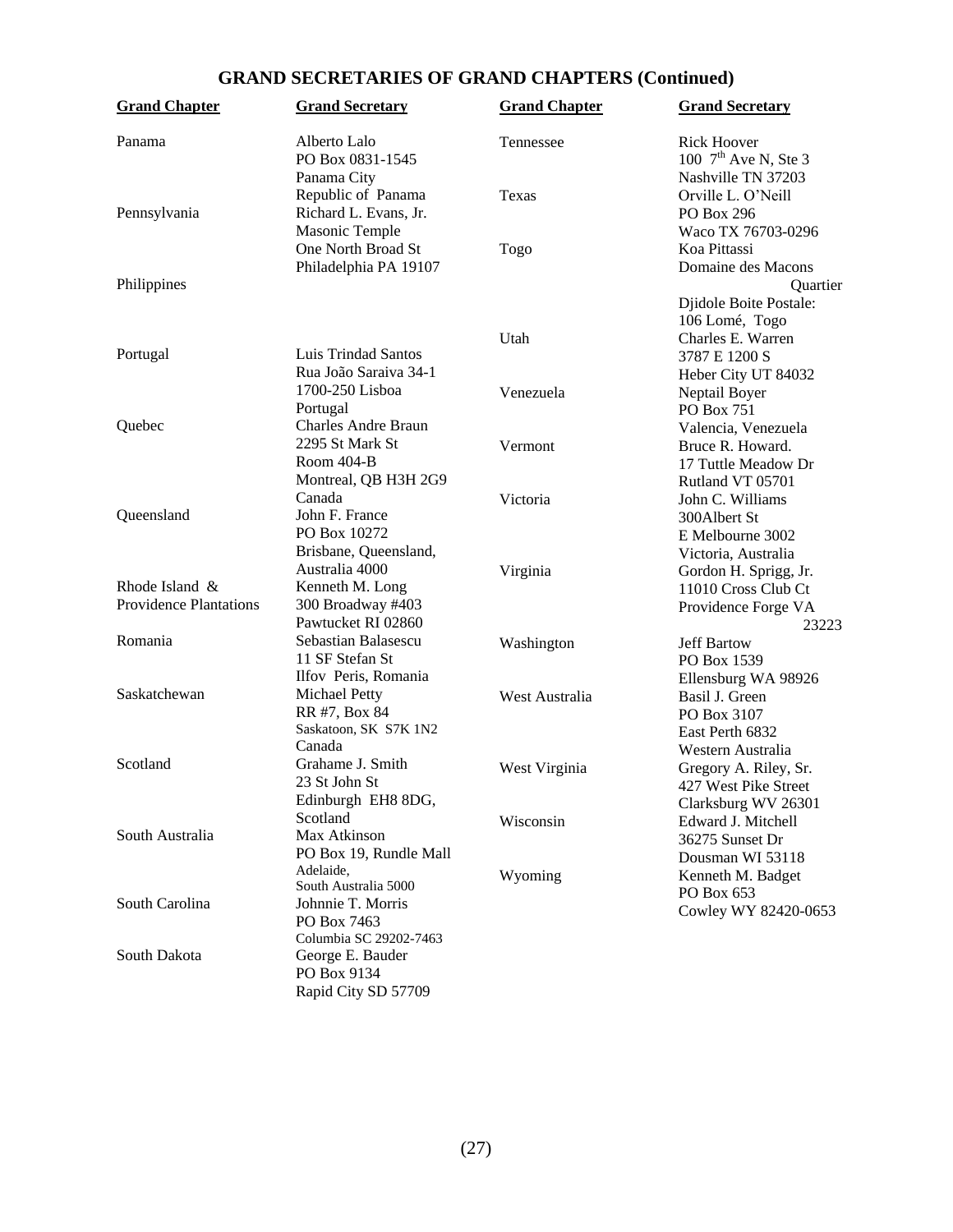#### **GENERAL GRAND CHAPTER OFFICERS ROYAL ARCH MASONS INTERNATIONAL**

#### **2014 - 2017**

#### **ELECTED:**

**Louis E. Bartrand** (Moira) **General Grand High Priest General Grand High Priest** 509 E Neptune Dr, Oak Harbor WA 98277 Res: (360) 679-3403; Cell: (360) 929-3927 E-mail: lbartrand@comcast.net

**James H. Hodge** (Darlene) **General Grand King** 201 S 22nd St, Richmond IN 47374 Res: (765) 935-0902; Cell: (765) 967-3400 E-mail: jhhsnow@aol.com

**Steven G. Tiner** (Theresa) General Grand Scribe 521 W Scenic Drive, N. Little Rock AR 72118 Res: 501-753-7347; Cell: 501-766-2393 E-mail: steventiner@levybaptist.com

**Jerrold A. Wohlfarth (Norma)** General Grand Treasurer 759 Lazy Circle Dr, Vista CA 92081 Res: 760-724-3033 E-mail: jerrywohlf@cox.net

**Larry E. Gray** (Rita) **General Grand Secretary** PO Box 128, Greenfield IN 46140 Off: (317) 467-3600: Fax: (317) 467-3899 E-mail: ramintl@sbcglobal.net

# **APPOINTED:**

**Leland L. Burlison** (Marilyn) **Deputy General Grand High Priest** 2745 E Havenwood Dr #F, Oshkosh WI 54904 **& General Grand Principal Sojourner** Res: (920) 420-6206 E-mail: leland.burlison@gmail.com

# **MASONIC CALENDAR**

Ancient Craft Masons commence their era with the creation of the work, calling it Anno Lucia (A.L.) meaning "In the year of Light". Add 4000 to the current year.

Royal Arch Masons date from the year the Second Temple was completed by Zerubbabel, Anno Inventionis (A.I.) meaning "In the year of Discovery". Add 530 to the current year.

Royal and Select Masters date from the year in which the Temple of Solomon was completed, Anno Depositionis (A.Dep.) meaning "In the year of the Deposit". Add 1000 to the current year.

Knights Templar commence their era with the organization of their Order, Anno Ordinis (A.O.) meaning "In the year of the Order". Subtract 1118 from the current year.

Order of High Priesthood dates from the year of the blessing of Abraham by the High Priest Melchizedek, Anno Beneficio (A.Beo.) meaning "In the year of the Blessing".